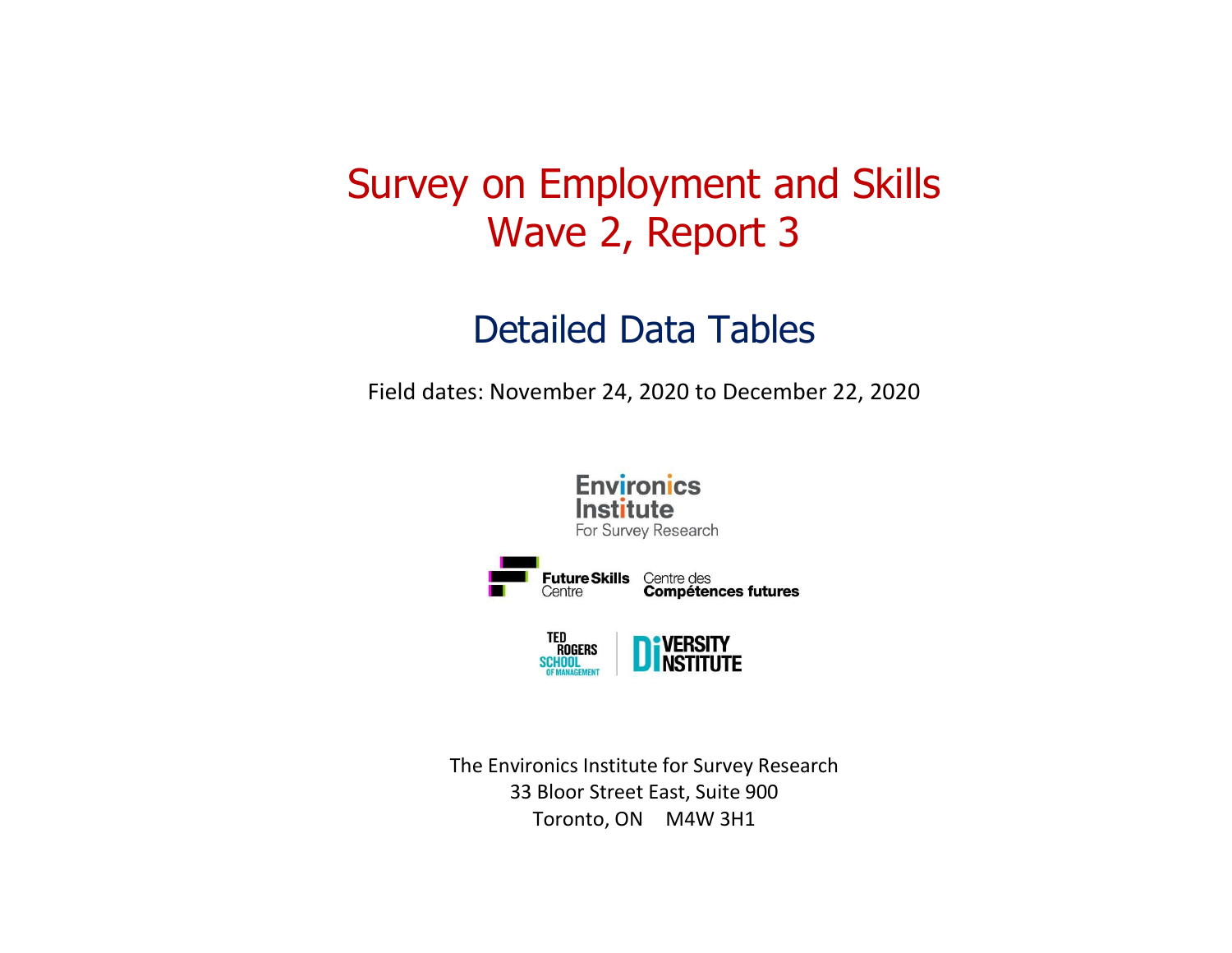|                  |                |                             |                             |           |                                 |                   |                   | Provinces/Territories |                |                  |                    |                            |           |                                   |                    | ------------------------------------ |                 | Regions   |            |                      |
|------------------|----------------|-----------------------------|-----------------------------|-----------|---------------------------------|-------------------|-------------------|-----------------------|----------------|------------------|--------------------|----------------------------|-----------|-----------------------------------|--------------------|--------------------------------------|-----------------|-----------|------------|----------------------|
|                  | TOTAL          | <b>NFLD</b>                 | PEI                         | <b>NS</b> | <b>NB</b>                       | PQ                | ON                | <b>MB</b>             | SK             | AB               | BC                 | YK                         | <b>NT</b> | <b>NU</b>                         | <b>ATL</b>         |                                      | <b>PRA</b>      | WST       | <b>TER</b> | <b>ROC</b>           |
|                  | (A)            | (D)                         | (E)                         | (F)       | (G)                             | (H)               | (I)               | $(\mathsf{J})$        | (K)            | (L)              | (M)                | (N)                        | (0)       | (P)                               | (Q)                | (R)                                  | (S)             | (T)       | (U)        | (V)                  |
| Total            | 5351           | 83                          | 26                          | 148       | 117                             | 1257              | 2032              | 189                   | 161            | 596              | 720                | 6                          | 9         |                                   | 374                | 290                                  | 946             | 1666      | 22         | 4094                 |
| Unweighted Total | 5351           | 261                         | 180                         | 267       | 267                             | 932               | 1052              | 420                   | 418            | 538              | 566                | 150                        | 150       | 150                               | 975                | 714                                  | 1376            | 1942      | 450        | 4419                 |
| TOP 3 BOX        | 71<br>QRVDFG   | 46                          | 78<br>DG                    | 58        | 53                              | 74<br><b>ADFG</b> | 72<br><b>DFG</b>  | 73<br><b>DFG</b>      | 67<br>D        | 73<br><b>DFG</b> | 70<br>DG           | 72<br>DG                   | 60        | 64                                | 55                 | 58                                   | 72<br><b>OR</b> | 71<br>QR  | 65         | 70<br>QR             |
| TOP 2 BOX        | 34             | 25                          | 58<br>HIJKL<br>ADG          | 34        | 25                              | 35                | 33                | 31                    | 33             | 34               | 37                 | 50<br><b>IJKLM</b><br>ADGH | 36        | 34                                | 31                 | 33                                   | 33              | 35        | 39         | 33                   |
| Excellent        | 9<br><b>SL</b> | 15                          | 30<br><b>JKLMP</b><br>AFGHI | 10        | 3                               | 10                | 9                 | 6                     | $\overline{7}$ | 6                | 11<br>$\mathbf{I}$ | 15<br>GL                   | 14        | $\overline{7}$                    | 10                 | 9                                    | 6               | 8<br>S    | 12         | $\frac{9}{5}$        |
| Very good        | 25<br>D        | 11                          | 28                          | 24        | 22                              | 25<br>D           | 24<br>D           | 25                    | 25             | 29<br>D.         | 27<br>$\mathsf{D}$ | 35<br>DI                   | 22        | 27                                | 21                 | 24                                   | 27              | 27        | 27         | 25                   |
| Good             | 37<br>QRUDFN   | 21                          | 19                          | 23        | 29                              | 39<br><b>DFMN</b> | 39<br><b>DFMN</b> | 42<br><b>DFN</b>      | 34             | 39<br><b>DFN</b> | 33                 | 22                         | 24        | 30                                | 24                 | 25                                   | 38<br>QRU       | 36<br>QRU | 25         | 36<br>QRU            |
| Fair             | 22             | 46<br>H LMNOP<br>EHIJK<br>А | 20                          | 35        | 39<br>JLMNP KLMNP<br>AHI AHIJ   | 19                | 21                | 15                    | 23             | 20               | 22                 | 22                         | 23        | 15                                | 38                 | 35<br>ASTUV ASTUV                    | 20              | 21        | 20         | 23<br>A              |
| Poor             | $\overline{7}$ | $\overline{4}$              | 3                           | 6         | 7                               | 6                 | 6                 | 11                    | 8              | 6                | $\overline{7}$     | 6                          |           | 21<br><b>KLMNO</b><br>EFGHI<br>AD | 6                  | 6                                    | 8               | 7         | 10         | $\overline{7}$       |
| BOTTOM 2 BOX     | 28             | 50<br>H KLMNO<br>AEHIJ      | 22                          | 41        | 46<br>AHIJL IJLMN<br><b>AEH</b> | 25                | 28                | 26                    | 32             | 27               | 29                 | 28                         | 28        | 36                                | 43<br><b>ASTUV</b> | 41<br><b>ASTV</b>                    | 27              | 28        | 31         | 29<br>$\overline{A}$ |

Comparison Groups: ADEFGHIJKLMNOP/AQRSTUV<br>Paired/Overlap T-Test for Means, Paired/Overlap Z-Test for Percentages<br>Uppercase letters indicate significance at the 95% level.

Mar. 1, 2021 / Page 138 Environics Research Group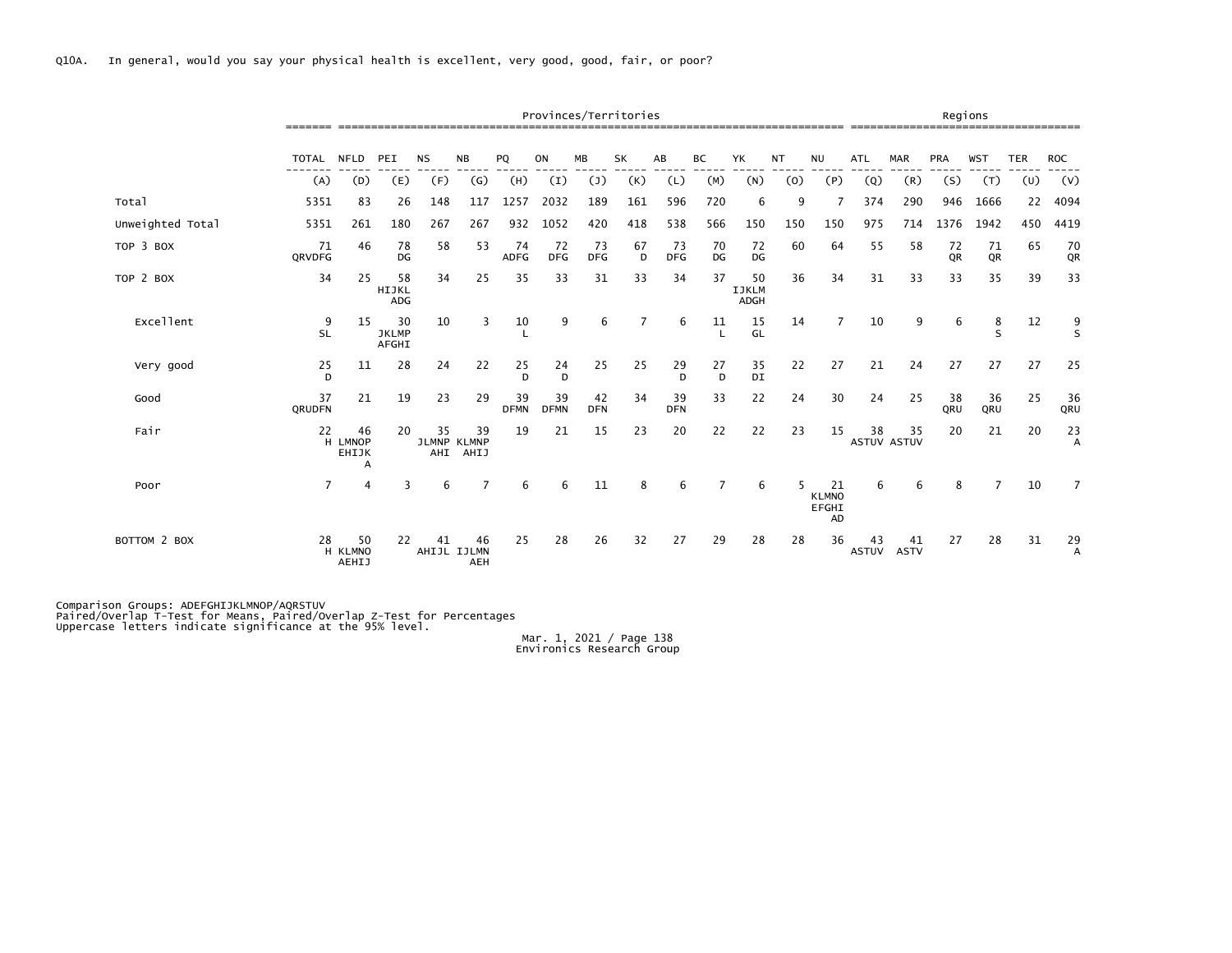|            | _______<br>------- |      |     | ________________________ |     |     | Provinces/Territories |      |     |          |     |     |                                          |                          |     |            |            | Regions<br>_______________________ |       |            |
|------------|--------------------|------|-----|--------------------------|-----|-----|-----------------------|------|-----|----------|-----|-----|------------------------------------------|--------------------------|-----|------------|------------|------------------------------------|-------|------------|
|            | TOTAL              | NFLD | PEI | NS.                      | NB. | PQ  | ON                    | ΜВ   | SK  | AB       | BС  | YK  | NT                                       | NU                       | ATL | <b>MAR</b> | <b>PRA</b> | WS7                                | TER   | <b>ROC</b> |
|            | (A)                | (D)  | (E) | (F)                      | (G) | (H) | (I)                   | 〔J 〕 | (K) | (L)      | (M) | (N) | (0)                                      | (P)                      | (Q) | (R)        | (S)        |                                    | (U)   | (V)        |
| Cannot say |                    | - 2  |     |                          |     |     | * 1 1 1 1 1 1         |      |     | <b>x</b> |     | * . | 12<br><b>JKLMN</b><br>EFGHI<br><b>AD</b> | $\overline{\phantom{0}}$ |     |            |            |                                    | QRSTV |            |

Comparison Groups: ADEFGHIJKLMNOP/AQRSTUV<br>Paired/Overlap T-Test for Means, Paired/Overlap Z-Test for Percentages<br>Uppercase letters indicate significance at the 95% level.

Mar. 1, 2021 / Page 139 Environics Research Group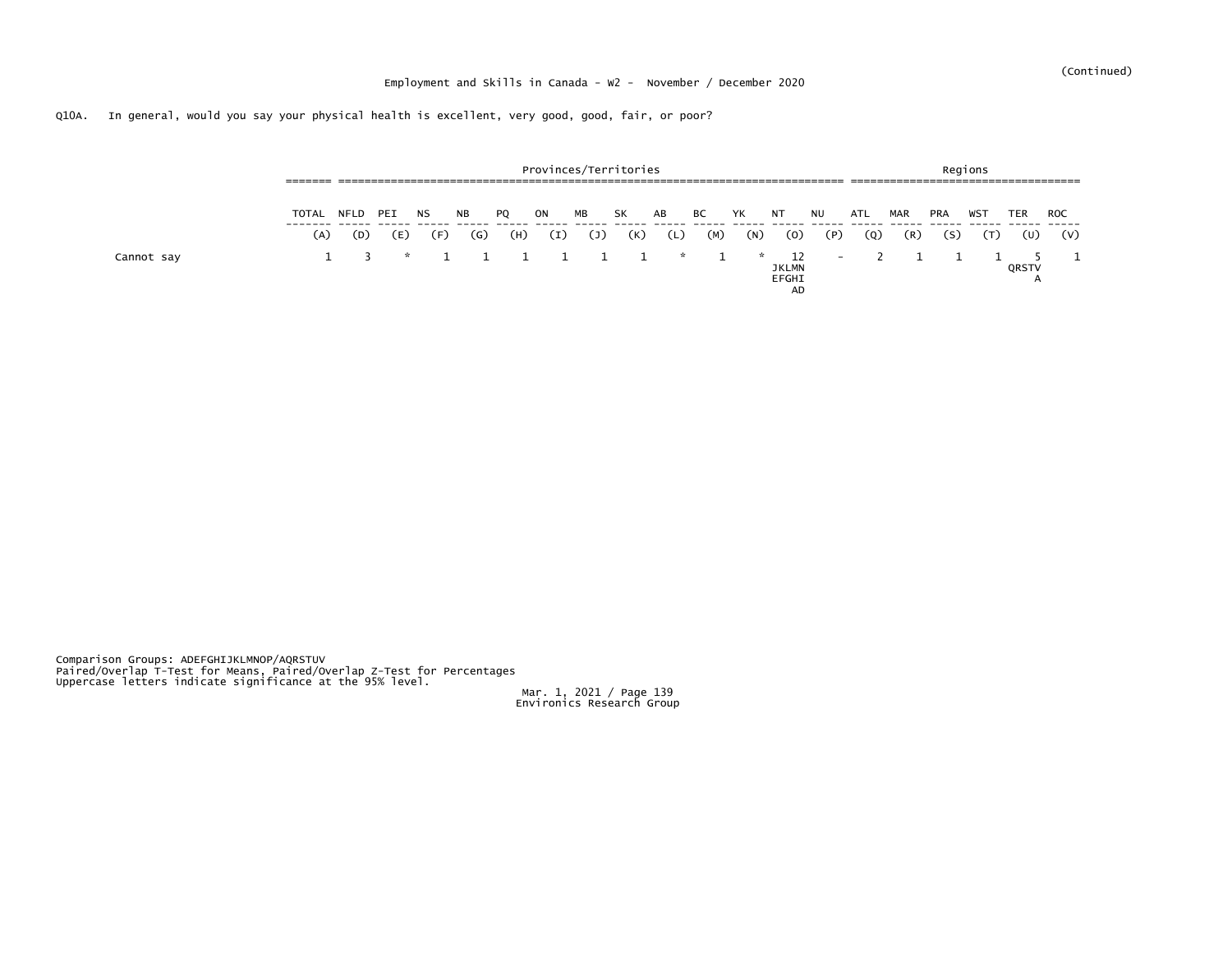|                  |                                |              |                   | Urban Area (CMA)                        |              |                | Urban/Rural  | Gender               |                |                    |                    | Age                |                    |                |               |
|------------------|--------------------------------|--------------|-------------------|-----------------------------------------|--------------|----------------|--------------|----------------------|----------------|--------------------|--------------------|--------------------|--------------------|----------------|---------------|
|                  | =======<br><b>TOTAL</b>        | Mt1          |                   | Calgary/ Vanc<br>Toronto Edmonton ouver |              | Urban          | Rural        | Male                 | Female         | $18 - 24$          | $25 - 34$          | $35 - 44$          | $45 - 54$          | $55+$          | $25 - 54$     |
|                  | (A)                            | (B)          | (C)               | (D)                                     | (E)          | (F)            | (G)          | (H)                  | (I)            | $(\mathsf{J})$     | (K)                | (L)                | (M)                | (N)            | (0)           |
| Total            | 5351                           | 523          | 713               | 318                                     | 332          | 3883           | 580          | 2601                 | 2703           | 786                | 702                | 919                | 913                | 2031           | 2533          |
| Unweighted Total | 5351                           | 414          | 397               | 311                                     | 267          | 3655           | 860          | 2522                 | 2790           | 527                | 839                | 1279               | 1200               | 1506           | 3318          |
| TOP 3 BOX        | 71<br>NI                       | 76<br>A      | 72                | 72                                      | 71           | 71             | 66           | 74<br>AI             | 68             | $\frac{73}{N}$     | 76<br>AN           | $\frac{73}{N}$     | 73<br>$\mathsf{N}$ | 66             | 74<br>AN      |
| TOP 2 BOX        | 34<br>NI                       | 37           | 30                | 36                                      | $rac{39}{C}$ | 34             | 29           | 38<br>A <sub>T</sub> | 30             | 41<br><b>ALMN</b>  | 42<br><b>ALMNO</b> | 34                 | 32                 | 29             | 35<br>MN      |
| Excellent        | 9<br>MNID                      | 13<br>D      | 8                 | $\overline{4}$                          | 11<br>D.     | 8              | 8            | 10<br>A <sub>T</sub> | $\overline{7}$ | 17<br><b>ALMNO</b> | 12<br><b>ALMNO</b> | 8                  | $\overline{7}$     | 6              | $\frac{9}{M}$ |
| Very good        | $2\frac{5}{1}$                 | 25           | 22                | 32<br>AC                                | 28           | 25             | 21           | 27<br>AI             | 23             | 24                 | 29<br>AN           | 26                 | 25                 | 23             | 27            |
| Good             | $\frac{37}{1}$                 | 39           | $42$ <sub>E</sub> | 36                                      | 32           | 37             | 37           | 36                   | 38             | 32                 | 34                 | 40<br>$\mathbf{J}$ | 41<br>AJK          | 37             | 39<br>JK      |
| Fair             | 22<br>KOH                      | 19           | 21                | 23                                      | 24           | 22             | 25           | 19                   | 24<br>AH       | 19                 | 17                 | 19                 | 21                 | 26<br>AJKLMO   | 19            |
| Poor             | $\overline{7}$<br>$\mathsf{R}$ | 4            | 6                 | 5                                       | 5            | $\overline{7}$ | 9            | 6                    | $\overline{7}$ | 6                  | 6                  | $\overline{7}$     | 5                  | $\overline{7}$ | 6             |
| BOTTOM 2 BOX     | 28<br>KOHB                     | 23           | 27                | 28                                      | 28           | 28             | 33           | 25                   | 31<br>AH       | 24                 | 23                 | 26                 | 26                 | 34<br>AJKLMO   | 25            |
| Cannot say       | $\mathbf{1}$<br><b>NF</b>      | $\mathbf{1}$ | $\mathbf{1}$      |                                         | $\mathbf{1}$ | $\mathbf{x}$   | $\mathbf{1}$ | 1                    | 1              | 3<br><b>ALMNO</b>  | 1<br>N             | $\mathbf{1}$       | 1                  | $\mathcal{R}$  | $\frac{1}{N}$ |

Comparison Groups: ABCDE/AFG/AHI/AJKLMNO<br>Paired/Overlap T-Test for Means, Paired/Overlap Z-Test for Percentages<br>Uppercase letters indicate significance at the 95% level.

Mar. 1, 2021 / Page 140 Environics Research Group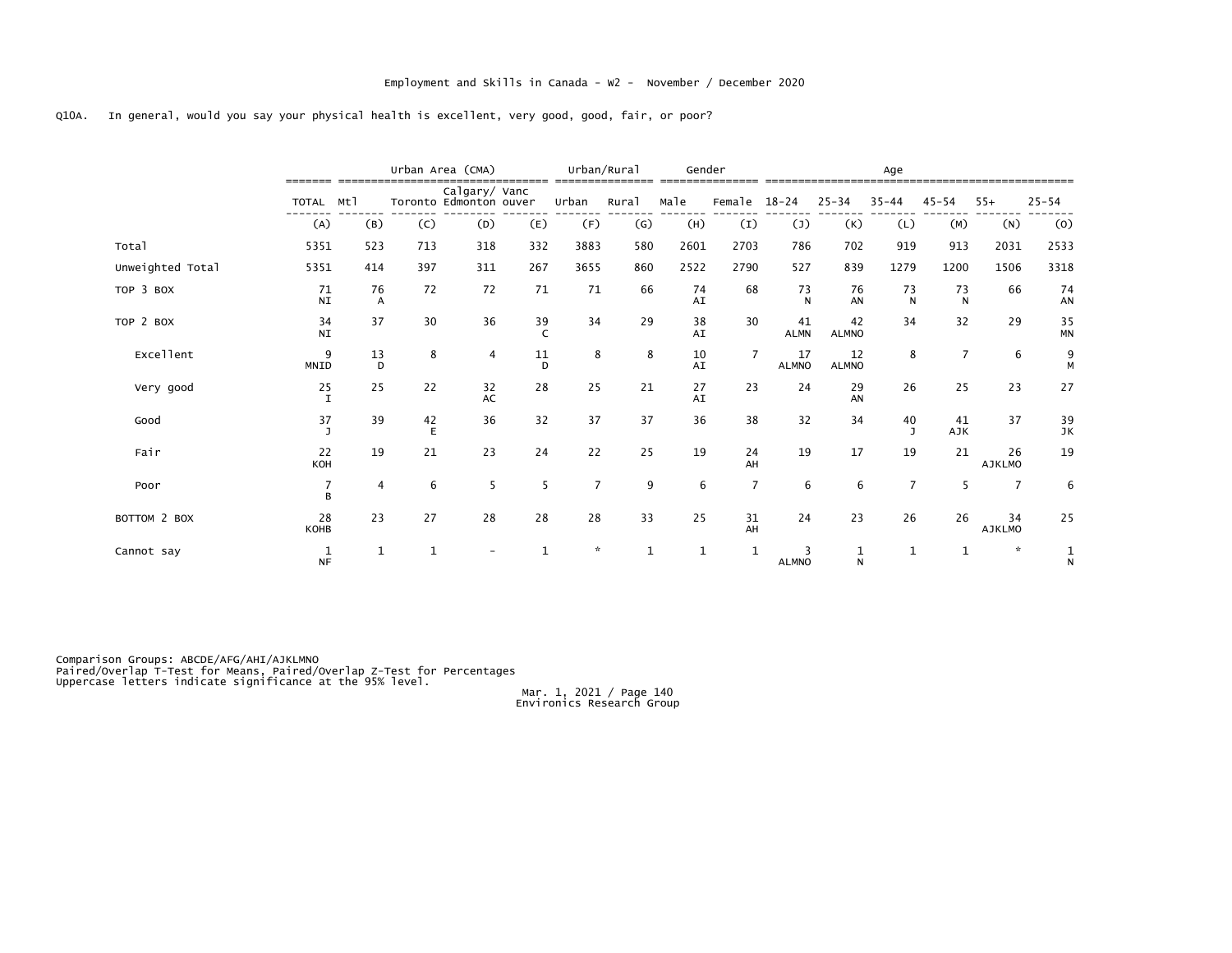|                  |                           |                                    |             |                      | Labour Force Status                                |           |                        |                        |                                  |                   |                  | Work from home            |                      |                    |         | Occupation                                                       |                     |
|------------------|---------------------------|------------------------------------|-------------|----------------------|----------------------------------------------------|-----------|------------------------|------------------------|----------------------------------|-------------------|------------------|---------------------------|----------------------|--------------------|---------|------------------------------------------------------------------|---------------------|
|                  | TOTAL                     | Labour $(FT)$<br>force PT/SE) Only | Empl.       | FT <sup>1</sup>      | Empl. Empl. Self- Empl.<br>PT <sup>1</sup><br>Onlv | Only nent | empl. Perma Unemp Reti | loyed red              |                                  | Stu<br>dent new   | <b>WFH</b>       | <b>WFH</b><br>already WFH | Not                  |                    |         | Trades,<br>Sales & Transport sional &<br>Office Service & Labour | Profes<br>Executive |
|                  | (A)                       | (B)                                | (C)         | (D)                  | (E)                                                | (F)       | $\mathsf{(G)}$         | (H)                    | $\left(1\right)$                 | $(\mathsf{J})$    | (K)              | (L)                       | (M)                  | (P)                | (Q)     | (R)                                                              | (S)                 |
| Total            | 5351                      | 3300                               | 2973        | 2030                 | 593                                                | 351       | 2539                   | 327                    | 1214                             | 238               | 1304             | 186                       | 1303                 | 773                | 776     | 843                                                              | 1090                |
| Unweighted Total | 5351                      | 3727                               | 3399        | 2434                 | 595                                                | 370       | 2912                   | 328                    | 865                              | 191               | 1500             | 192                       | 1532                 | 821                | 729     | 725                                                              | 1431                |
| TOP 3 BOX        | 71<br>Ι.                  | 77<br>AHI                          | 78          | 79<br>ABEHI ABEHI    | 73<br>$\mathbf{I}$                                 | 82        | 79<br>AEHI BCEHI<br>A  | 66                     | 64                               | 74<br>$\mathbf I$ | 82<br>AM         | 73                        | 77<br>$\Delta$       | 74                 | 71      | 70                                                               | 81<br>APQR          |
| TOP 2 BOX        | 34<br>$\mathbf{I}$        | 39<br>AHI                          | 40<br>ABHI  | 40<br>AHI            | 38<br>$\mathbf{I}$                                 | 44<br>AHI | 41<br>ABHI             | 30                     | 26                               | 34                | 45<br><b>ALM</b> | 32                        | 37<br>$\Delta$       | 36                 | 36      | 30                                                               | 41<br>AR            |
| Excellent        | 9<br>T                    | 11<br>A <sub>T</sub>               | 10<br>AI    | 11<br>A <sub>I</sub> | 9                                                  | 8         | 10<br>A <sub>T</sub>   | 11<br>$\mathbf I$      | 6                                | 15<br>T           | 14<br>AM         | 10                        | $\overline{7}$       | 11                 | 9       | $\overline{7}$                                                   | 10                  |
| Very good        | 25<br>HI                  | 29<br>AHIJ                         | 30<br>ABHIJ | 29<br>AHIJ           | 29<br>HIJ                                          | 36        | 30<br>ABHIJ ABHIJ      | 19                     | 20                               | 19                | 31<br>A          | 22                        | 30<br>$\overline{A}$ | 24                 | 28      | 23                                                               | 32<br><b>APR</b>    |
| Good             | 37                        | 38                                 | 38          | 39                   | 35                                                 | 37        | 39                     | 37                     | 39                               | 40                | 37               | 40                        | 39                   | 39                 | 34      | 41                                                               | 39                  |
| Fair             | 22<br><b>SKBCDFG</b>      | 18<br>G                            | 17<br>G     | 17                   | 19                                                 | 15        | 16                     | 23                     | 28<br><b>DEFGJ</b><br><b>ABC</b> | 17                | 14               | 17                        | 19<br>К              | 21<br><sub>S</sub> | 23<br>S | 22<br>S                                                          | 14                  |
| Poor             | <b>KMBCDFG</b>            | 5<br>CDG                           | 4<br>D      |                      | 8<br><b>BCDFG</b>                                  | 3         |                        | 10                     | 8<br><b>BCDFG BCDFG</b>          | 5                 | 3                | 10<br>К                   | 4                    | 4                  | 6       | 7<br>P                                                           | 5                   |
| BOTTOM 2 BOX     | 28<br><b>KMBCDFG</b><br>ς | 22<br>CDG                          | 21<br>G     | 20                   | 27<br><b>BCDFG</b>                                 | 18        | 20                     | 33<br>CDFGJ DEFGJ<br>в | 36<br>ABC                        | 21                | 17               | 27                        | $23 \times$          | 25<br><sub>S</sub> | 29<br>S | 29<br>S                                                          | 19                  |
| Cannot say       | KMBCEGI<br>S              | 1                                  | $\mathbf 1$ |                      |                                                    |           |                        |                        |                                  | EFGHI<br>ABCD     |                  |                           |                      | $\star$            | $\star$ | $\star$                                                          |                     |

Comparison Groups: ABCDEFGHIJ/AKLM/APQRS<br>Paired/Overlap T-Test for Means, Paired/Overlap Z-Test for Percentages<br>Uppercase letters indicate significance at the 95% level.

Mar. 1, 2021 / Page 141 Environics Research Group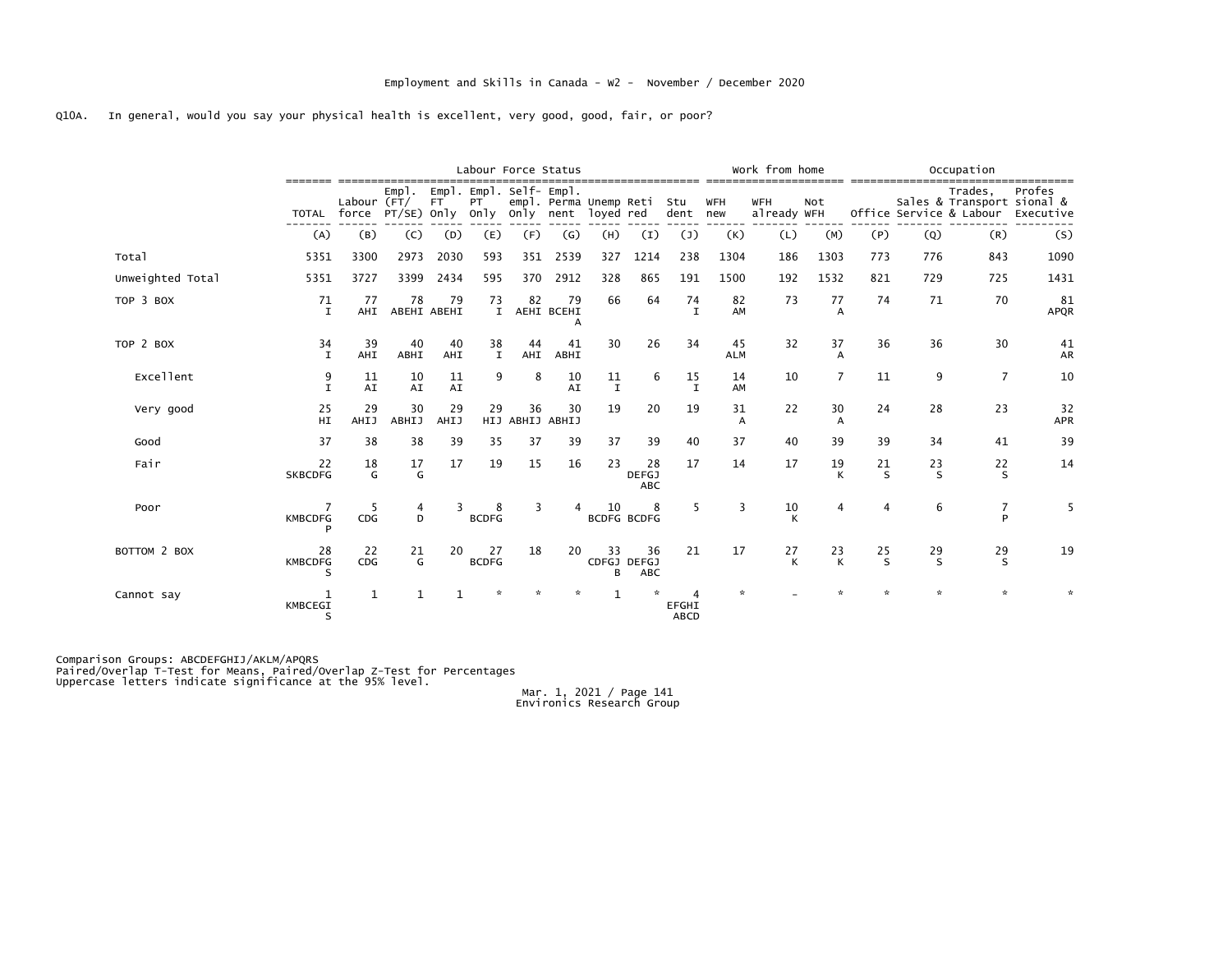|                  |                   |                    | Education   |         |                          |           |                | Immigration |                                |                |                     | Language |            | Pandemic<br>Impact |                     |                       | Children at home                                                    |            |                      |
|------------------|-------------------|--------------------|-------------|---------|--------------------------|-----------|----------------|-------------|--------------------------------|----------------|---------------------|----------|------------|--------------------|---------------------|-----------------------|---------------------------------------------------------------------|------------|----------------------|
|                  | TOTAL Less        | HS/                | Trades only |         | Coll. Univer 1st<br>sity | gen       | 2nd<br>gen     | 3rd<br>gen  | Recent Immig.<br>immi<br>grant | allo<br>phone  | Eng                 | Fre      | Other cted | Affe               | Not<br>affe<br>cted | At<br>once<br>$0 - 4$ | At<br>least least least<br>once<br>child child child No<br>$5 - 18$ | At<br>once | 19-24 Children       |
|                  | (A)               | (B)                | (C)         | (D)     | (E)                      | (F)       | (G)            | (H)         | (I)                            | $(\mathsf{J})$ | (K)                 | (L)      | (M)        | (N)                | (0)                 | (P)                   | (Q)                                                                 | (R)        | (S)                  |
| Total            | 5351              | 2288               | 526         | 1061    | 1415                     | 913       | 1142           | 3227        | 226                            | 135            | 3925                | 1146     | 223        | 3937               | 1318                | 506                   | 1062                                                                | 542        | 3240                 |
| Unweighted Total | 5351              | 1380               | 441         | 1705    | 1763                     | 802       | 944            | 3534        | 259                            | 113            | 4167                | 881      | 251        | 4065               | 1204                | 699                   | 1302                                                                | 457        | 2893                 |
| TOP 3 BOX        | 71<br><b>SHB</b>  | 64                 | 75<br>aB    | 73<br>B | 79<br><b>ABD</b>         | 74<br>H   | 74<br>AH       | 69          | 76<br>h                        | 69             | 70                  | 74<br>ak | 70         | 71                 | 72                  | 80<br>AqRS            | 75<br>ARS                                                           | 68         | 68                   |
| TOP 2 BOX        | 34<br>SjBc        | 30                 | 29          | 34      | 41<br>ABCD               | 33        | $\frac{35}{1}$ | 34          | 42<br>aFhJ                     | 24             | 34                  | 35       | 31         | 33                 | 35                  | 46<br><b>AQRS</b>     | 36<br><sub>S</sub>                                                  | 35         | 31                   |
| Excellent        | 9<br>$\mathsf{C}$ | 10<br>$\mathsf{C}$ | 6           | 8       | 9                        | 9         | ٩              | 9           | 11                             | 3              | q                   | 10       | 8          | 8                  | 10                  | 15<br>AQS             | 8                                                                   | 10         | 8                    |
| Very good        | 25<br><b>SB</b>   | 21                 | 24          | 26<br>B | 31<br>ABCD               | 24        | 26             | 25          | 31<br>Fj                       | 21             | 25                  | 25       | 23         | 25                 | 25                  | 31<br>AS              | 28<br>as                                                            | 25         | 23                   |
| Good             | 37<br>HB          | 34                 | 46<br>ABDE  | 39<br>B | 39<br>B                  | 41<br>ані | 39<br>h        | 35          | 34                             | $\frac{45}{h}$ | 37                  | 38       | 39         | 38                 | 37                  | 34                    | 40                                                                  | 33         | 37                   |
| Fair             | 22<br>PQE         | 26<br>ACDE         | 20          | 21<br>E | 17                       | 21        | 20             | 23          | 20                             | 25             | $^{23}_{\text{Al}}$ | 19       | 20         | 21                 | 22                  | 13                    | 18<br>D                                                             | 26<br>aPQ  | 23<br>APQ            |
| Poor             | PfGIE             | 9<br>ACDE          | 5           | 6<br>E  | 3                        | 5         | 5              | 8<br>AFGI1  | 4                              |                | $\overline{7}$      | 6        | 6          | $\overline{7}$     | 5                   | 4                     | 6                                                                   | -5         | $\overline{7}$<br>AP |
| BOTTOM 2 BOX     | 28<br>PQIGE       | 35<br>ACDE         | 25          | 26<br>E | 20                       | 26        | 25             | 30<br>AfGi  | 24                             | 29             | 29<br><b>AL</b>     | 25       | 26         | 28                 | 28                  | 17                    | 24                                                                  | 31<br>PQ   | 31<br>APQ            |
| Cannot say       | nokfc             | 1                  |             |         |                          |           |                |             |                                |                | 大                   |          | AKL        |                    |                     | AQS                   | 1                                                                   |            | 1                    |

Comparison Groups: ABCDE/AFGHIJ/AKLM/ANO/APQRS<br>Paired/Overlap T-Test for Means, Paired/Overlap Z-Test for Percentages<br>Uppercase letters indicate significance at the 95% level.<br>Lowercase letters indicate significance at the

Mar. 1, 2021 / Page 142<br>Environics Research Group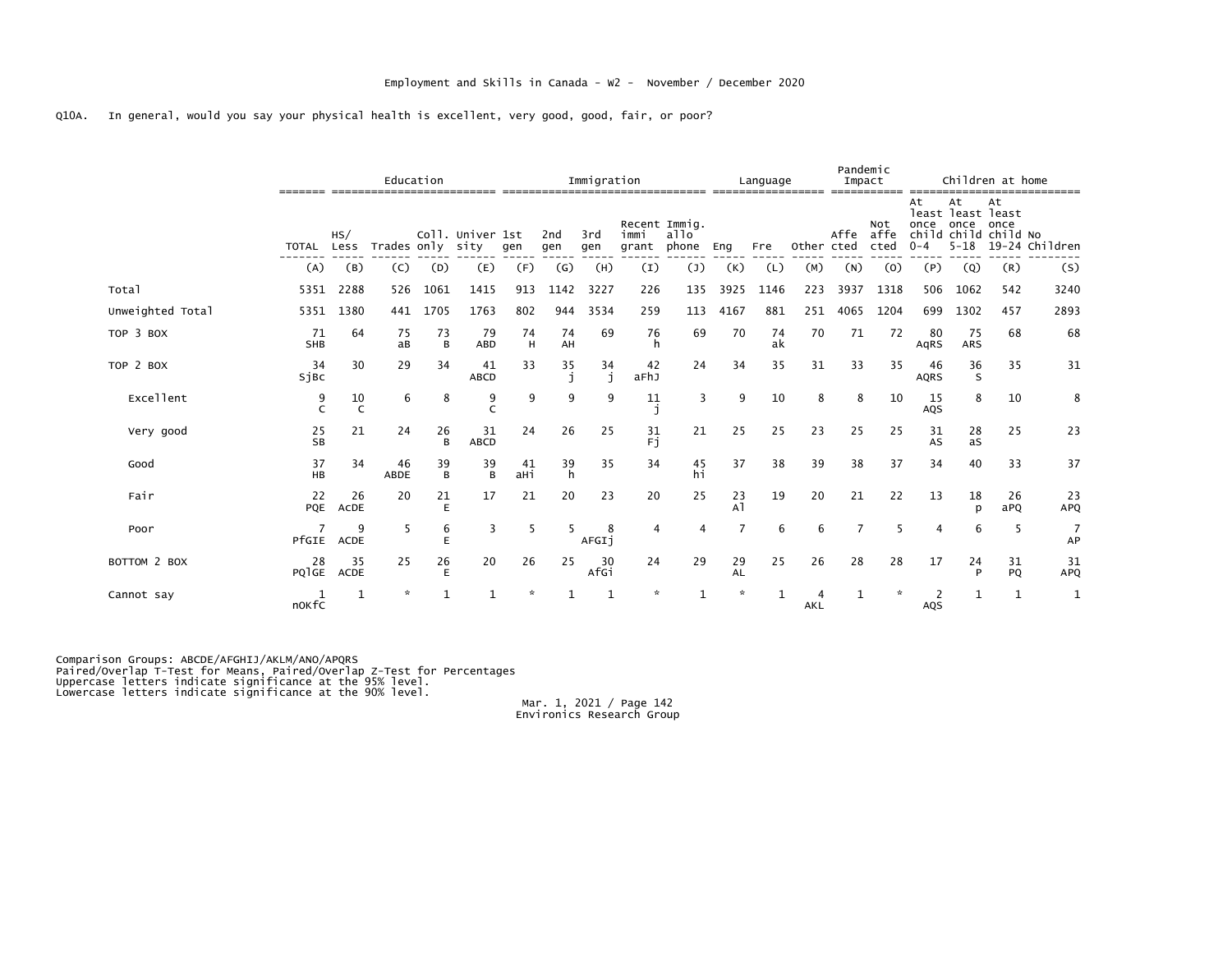|                  |                           |             | ---------------                     |     | Race        |                                                                              |           |            |          | Indigenous     |     |                 |                   | Income                      | ___________ |                   | Income<br>Adequacy |                   | Job<br>Security    |                    |          | Labour Union |                   |
|------------------|---------------------------|-------------|-------------------------------------|-----|-------------|------------------------------------------------------------------------------|-----------|------------|----------|----------------|-----|-----------------|-------------------|-----------------------------|-------------|-------------------|--------------------|-------------------|--------------------|--------------------|----------|--------------|-------------------|
|                  |                           |             | South Chi<br>TOTAL White Asian nese |     |             | Other<br>visib. Racia Indig Indig Natio<br>Black minor. lized enous enous ns |           | $Non-$     |          | First          |     | Métis Inuit Low |                   | Lower<br>middle Middle High |             |                   | Eno<br>ugh         | Not<br>eno<br>ugh | Worr<br>ied        | Not<br>worr<br>ied | Yes      | <b>NO</b>    | Can<br>not<br>Say |
|                  | (A)                       | (B)         | (C)                                 | (D) | (E)         | (F)                                                                          | (G)       | (H)        | (I)      | $(\mathsf{J})$ | (K) | (L)             | (M)               | (N)                         | (0)         | (P)               | (Q)                | (R)               | (S)                | (T)                | (U)      | (V)          | (W)               |
| Total            | 5351                      | 3954        | 192                                 | 270 | 162         | 432                                                                          | 1118      | 4984       | 280      | 149            | 93  | 14              | 1209              | 1397                        | 1304        | 998               | 3638               | 1482              | 2392               | 2726               | 808      | 2100         | 65                |
| Unweighted Total | 5351                      | 3565        | 139                                 | 197 | 118         | 405                                                                          | 921       | 4410       | 865      | 439            | 256 | 113             | 979               | 1212                        | 1397        | 1308              | 3664               | 1469              | 2519               | 2638               | 1033     | 2295         | 71                |
| TOP 3 BOX        | 71<br>RMb                 | 70          | 76                                  | 72  | 82<br>ABdfg | 72                                                                           | 74<br>AB  | 71         | 72       | 71             | 72  | 77              | 53                | 73<br>M                     | 77<br>AMn   | 82<br><b>AMNO</b> | 78<br><b>AR</b>    | 55                | 70                 | 74<br>AS           | 81<br>Av | 77<br>А      | 78                |
| TOP 2 BOX        | 34<br><b>SRMNB</b>        | 32          | 41                                  | 30  | 35          | 39<br>bd                                                                     | 37<br>aBD | 33         | 43<br>AH | 44<br>ah       | 42  | 61<br>AH        | 24                | 30<br>м                     | 37<br>AMN   | 47<br>AMNO        | 40<br>AR           | 18                | 32                 | 36<br>AS           | 44<br>AV | 39<br>A      | 48<br>a           |
| Excellent        | 9<br><b>RHB</b>           | 8           | 10                                  | 8   | 18<br>abd   | 11                                                                           | 11<br>AB  | 8          | 17<br>AH | 20<br>AH       | 13  | 21              | 8                 | 8                           | 8           | 12<br><b>AMNO</b> | 11<br>AR           | 5                 | 8                  | 10                 | 14<br>AV | 8            | 35<br>AUV         |
| Very good        | 25<br><b>WRM</b>          | 25          | 30<br>$\epsilon$                    | 22  | 17          | 27<br>e                                                                      | 26<br>e   | 25         | 27       | 24             | 28  | 40              | 16                | 23<br>M                     | 29<br>AMN   | 35<br><b>AMNO</b> | 30<br><b>AR</b>    | 14                | 24                 | 27                 | 30<br>AW | 30<br>AW     | 13                |
| Good             | 37<br>MIj                 | 38          | 35                                  | 42  | 47<br>fg    | 34                                                                           | 37        | 38<br>AIJ] | 28       | 27             | 30  | 16              | 29                | 43<br>AMP                   | 40<br>aMp   | 35<br>M           | 38                 | 37                | 38                 | 37                 | 38       | 39           | 29                |
| Fair             | 22<br><b>UVQOP</b>        | 22          | 21                                  | 23  | 17          | 19                                                                           | 20        | 22         | 18       | 15             | 23  | 12              | 34<br><b>ANOP</b> | 20<br>P                     | 18<br>p     | 14                | 18                 | 31<br><b>AQ</b>   | 21                 | 22                 | 16       | 18           | 18                |
| Poor             | <b>VwTQO</b><br>-U        | PCdEG ACDEG | २                                   |     | 1           | 6<br>E                                                                       | 4         | 6          | 8        | 11             | 4   | 11              | 12<br><b>ANOP</b> | 6<br>D                      | 5           | 3                 |                    | 13<br>AQ          | 8<br>AT            |                    | 3        |              |                   |
| BOTTOM 2 BOX     | 28<br>QOPEG<br><b>UVT</b> | 29<br>AEG   | 24                                  | 27  | 18          | 25                                                                           | 24        | 28         | 26       | 27             | 26  | 23              | 46<br><b>ANOP</b> | 26<br>P                     | 23<br>P     | 18                | 22                 | 44<br><b>AQ</b>   | 30<br>$\mathsf{T}$ | 26                 | 18       | 22<br>u      | 19                |

Comparison Groups: ABCDEFG/AHIJKL/AMNOP/AQR/AST/AUVW<br>Paired/Overlap T-Test for Means, Paired/Overlap Z-Test for Percentages<br>Uppercase letters indicate significance at the 95% level.<br>Lowercase letters indicate significance

Mar. 1, 2021 / Page 143<br>Environics Research Group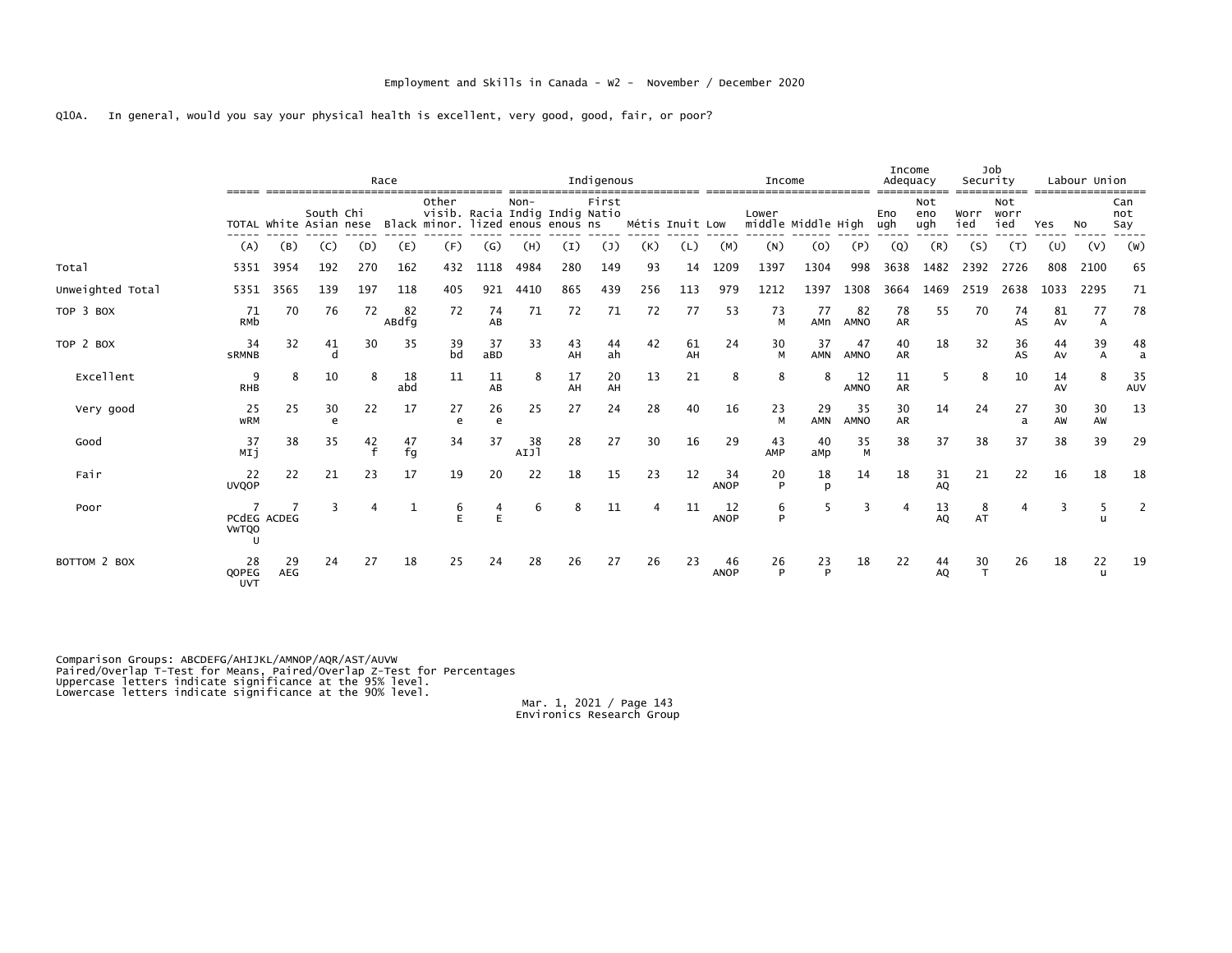|            |              |     |  | Race                     |       |              |        | Indigenous |     |     | Income            |     |     | Income<br>Adequacy |                   | Job<br>Security |                    |     | Labour Union |                   |
|------------|--------------|-----|--|--------------------------|-------|--------------|--------|------------|-----|-----|-------------------|-----|-----|--------------------|-------------------|-----------------|--------------------|-----|--------------|-------------------|
|            |              |     |  |                          | Other |              | $Non-$ | First      |     |     |                   |     |     | Eno<br>ugh         | Not<br>eno<br>ugh | Worr<br>ied     | Not<br>worr<br>ied | Yes | NO.          | Can<br>not<br>Say |
|            | (A)          | (B) |  | E)                       | E.    | (G)          | (H)    | (1)        | (K) | (M) | (N)               | (0) | (P) | $\left( 0 \right)$ | (R)               | (S)             |                    | (U) | (V)          | (W)               |
| Cannot say | QOPHB<br>VST |     |  | $\overline{\phantom{a}}$ | ab    | $\mathbf{b}$ |        |            |     |     | 2 2 2 * 1 1 * * * |     |     |                    |                   | $\mathcal{R}$   |                    |     |              |                   |

Comparison Groups: ABCDEFG/AHIJKL/AMNOP/AQR/AST/AUVW<br>Paired/Overlap T-Test for Means, Paired/Overlap Z-Test for Percentages<br>Uppercase letters indicate significance at the 95% level.<br>Lowercase letters indicate significance

Mar. 1, 2021 / Page 144<br>Environics Research Group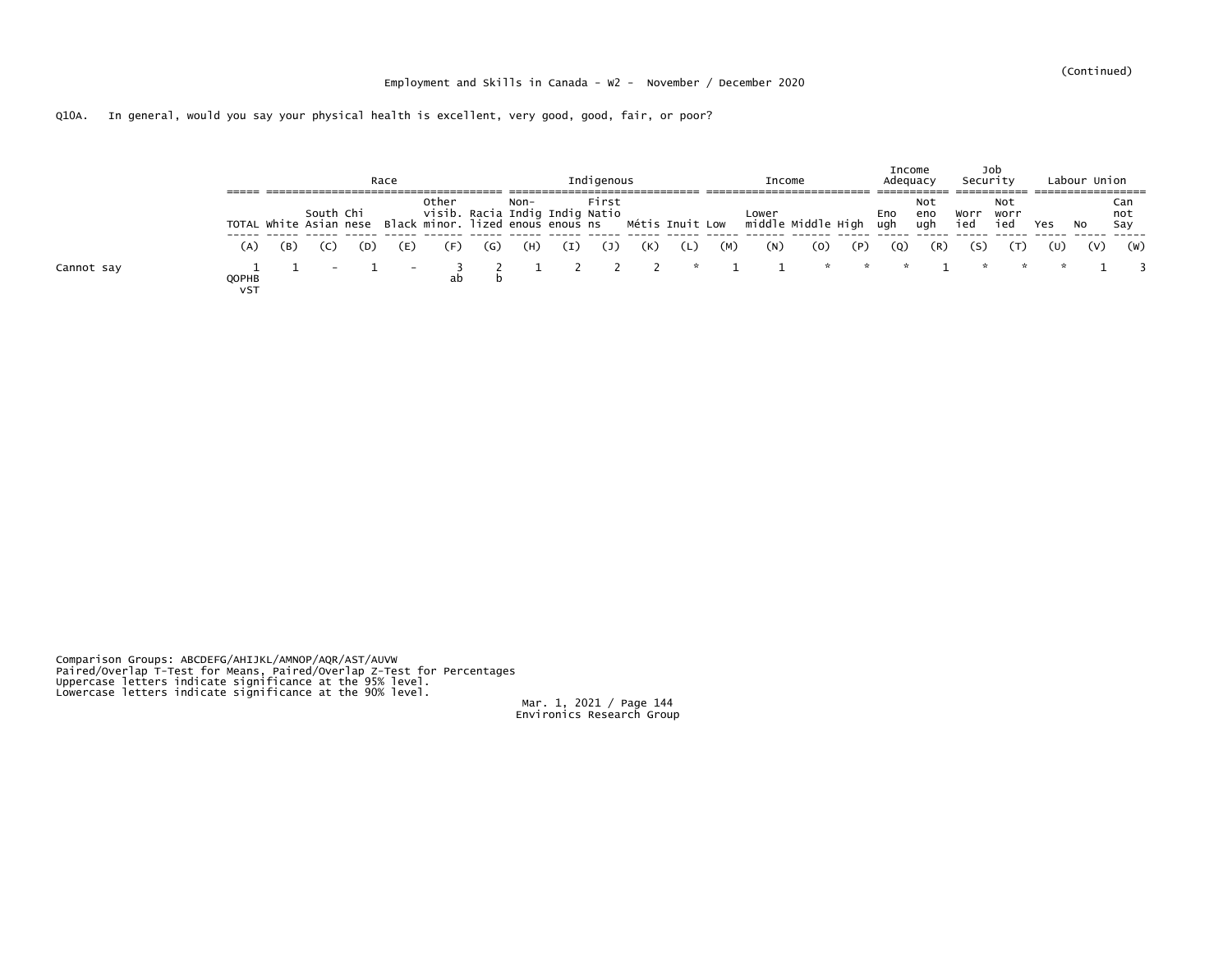|                  |                   |                       |                         |                               |                   |                         |                    | Provinces/Territories |                 |                  |                  |                      |           |           |                    |              |                      | Regions      |                  |            |
|------------------|-------------------|-----------------------|-------------------------|-------------------------------|-------------------|-------------------------|--------------------|-----------------------|-----------------|------------------|------------------|----------------------|-----------|-----------|--------------------|--------------|----------------------|--------------|------------------|------------|
|                  | <b>TOTAL</b>      | <b>NFLD</b>           | PEI                     | <b>NS</b>                     | <b>NB</b>         | PQ                      | ON                 | MB                    | <b>SK</b>       | AB               | ВC               | YK                   | NT        | <b>NU</b> | <b>ATL</b>         | <b>MAR</b>   | <b>PRA</b>           | <b>WST</b>   | <b>TER</b>       | <b>ROC</b> |
|                  | (A)               | (D)                   | (E)                     | (F)                           | (G)               | (H)                     | (I)                | $(\mathsf{J})$        | (K)             | (L)              | (M)              | (N)                  | (0)       | (P)       | (Q)                | (R)          | (S)                  | (T)          | (U)              | (V)        |
| Total            | 5351              | 83                    | 26                      | 148                           | 117               | 1257                    | 2032               | 189                   | 161             | 596              | 720              | 6                    | q         |           | 374                | 290          | 946                  | 1666         | 22               | 4094       |
| Unweighted Total | 5351              | 261                   | 180                     | 267                           | 267               | 932                     | 1052               | 420                   | 418             | 538              | 566              | 150                  | 150       | 150       | 975                | 714          | 1376                 | 1942         | 450              | 4419       |
| TOP 3 BOX        | 68<br>VDI         | 51                    | 72                      | 68                            | 59                | 76<br><b>DGILM</b><br>A | 65                 | 67                    | 70<br>D         | 64               | 68               | 83<br>D IJKLM<br>ADG | 78<br>DGI | 70        | 62                 | 65           | 66                   | 67           | 77<br>QRSTV<br>А | 65         |
| TOP 2 BOX        | 38<br>VI          | 27                    | 53<br>D                 | 36                            | 35                | 45<br>DIJLM<br>А        | 34                 | 34                    | 45<br>DI        | 37               | 36               | 43                   | 42        | 44        | 35                 | 37           | 38                   | 37           | 43               | 36         |
| Excellent        | 14<br><b>TVL</b>  | 16                    | 38<br><b>DGHIJ</b><br>А | 23<br><b>KLMNO GIJLM</b><br>A |                   | 17<br><b>AGILM</b>      | 13                 | 12                    | 15              | 10               | 12               | 21<br>GIL            | 15        | 19        | 17<br><b>ST</b>    | 18<br>-S     | 11                   | 12           | 18               | 13         |
| Very good        | 24<br>QVDF        | 11                    | 15                      | 14                            | 28                | 28<br>ADFI              | 22                 | 22                    | 30<br><b>DF</b> | 26<br>DF         | 24               | 22                   | 27        | 25        | 17                 | 19           | 26<br>O <sub>V</sub> | 25<br>QV     | 25               | 23         |
| Good             | 30                | 24                    | 19                      | 32                            | 24                | 31                      | 30                 | 33                    | 25              | 28               | 31               | 40<br>K              | 36        | 26        | 27                 | 28           | 28                   | 30           | 34               | 30         |
| Fair             | 21<br><b>HNO</b>  | $_{\rm o}^{27}$       | 11                      | 21                            | 26<br>$\Omega$    | 17                      | 23<br><b>HNO</b>   | 23                    | 20              | 24<br><b>HNO</b> | 21               | 13                   | 10        | 24        | 23                 | 22           | 23<br>$\mathbf{U}$   | 22           | 15               | 23<br>AU   |
| Poor             | 10<br><b>UHNO</b> | 20<br><b>HNOP</b>     | 17<br>N <sub>O</sub>    | 9                             | 15<br><b>HNOP</b> | 6<br>N                  | -11<br><b>HNOP</b> | 8                     | 8<br>N          | 11<br><b>HNO</b> | 10<br><b>HNO</b> | 2                    |           | 4         | 14<br>$\cup$       | 12<br>$\cup$ | 10<br>$\mathbf{U}$   | 10<br>U      | 2                | 11<br>AU   |
| BOTTOM 2 BOX     | 31                | 47<br>UHNO HKMNO<br>A | 28                      | 30<br>N <sub>O</sub>          | 41<br><b>HNO</b>  | 23                      | 34<br><b>AHNO</b>  | 31<br><b>NO</b>       | 28<br><b>NO</b> | 35<br>HNO        | 31<br>HNO        | 14                   | 11        | 28        | 37<br>$\mathsf{U}$ | 34<br>$\cup$ | 33<br>$\mathsf{U}$   | 32<br>$\cup$ | 17               | 34<br>AU   |

Comparison Groups: ADEFGHIJKLMNOP/AQRSTUV<br>Paired/Overlap T-Test for Means, Paired/Overlap Z-Test for Percentages<br>Uppercase letters indicate significance at the 95% level.

Mar. 1, 2021 / Page 145 Environics Research Group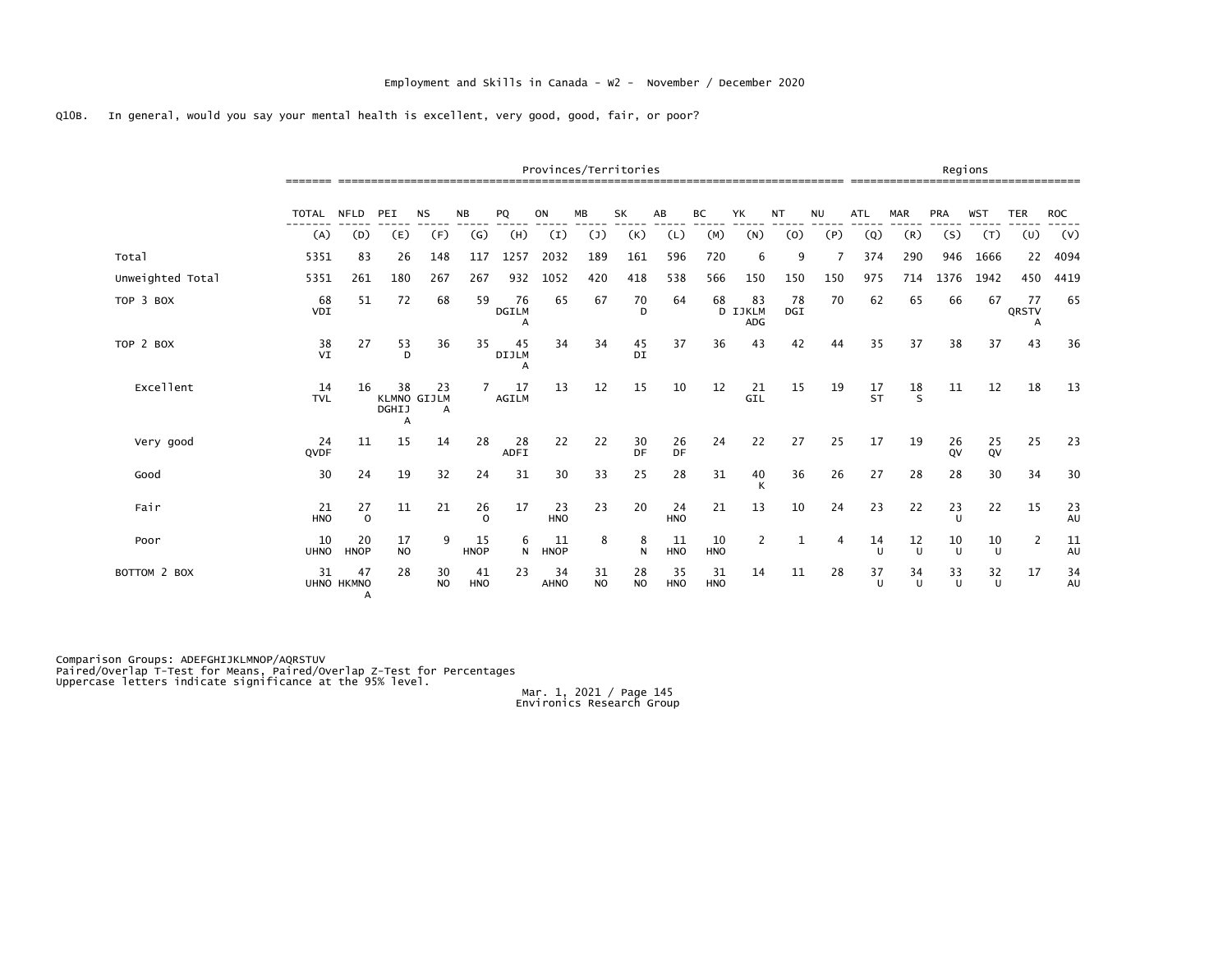|            | _______<br>------- |      |                 | ____________________ |           |     | Provinces/Territories |      |                |     |     |     |                                    |     |     |            |            | Regions<br>__________________________________ |             |            |
|------------|--------------------|------|-----------------|----------------------|-----------|-----|-----------------------|------|----------------|-----|-----|-----|------------------------------------|-----|-----|------------|------------|-----------------------------------------------|-------------|------------|
|            | TOTAL              | NFLD | PEI             | NS.                  | <b>NB</b> | PQ  | ON                    | ΜВ   | SK             | AB  | ВC  | YK  | NT                                 | NU  | ATL | <b>MAR</b> | <b>PRA</b> | WS7                                           | TER         | <b>ROC</b> |
|            | (A)                | (D)  | (E)             | (F)                  | (G)       | (H) | (I)                   | 〔J 〕 | (K)            | (L) | (M) | (N) | (0)                                | (P) | (Q) | (R)        | (S)        |                                               | (U)         | (V)        |
| Cannot say |                    |      | <b>Reserves</b> |                      |           |     | $1 \quad 1 \quad 1$   |      | $\overline{2}$ | 大   |     |     | 12<br><b>KLMNP</b><br>FGHIJ<br>ADE |     |     |            |            |                                               | -6<br>QRSTV |            |

Comparison Groups: ADEFGHIJKLMNOP/AQRSTUV<br>Paired/Overlap T-Test for Means, Paired/Overlap Z-Test for Percentages<br>Uppercase letters indicate significance at the 95% level.

Mar. 1, 2021 / Page 146 Environics Research Group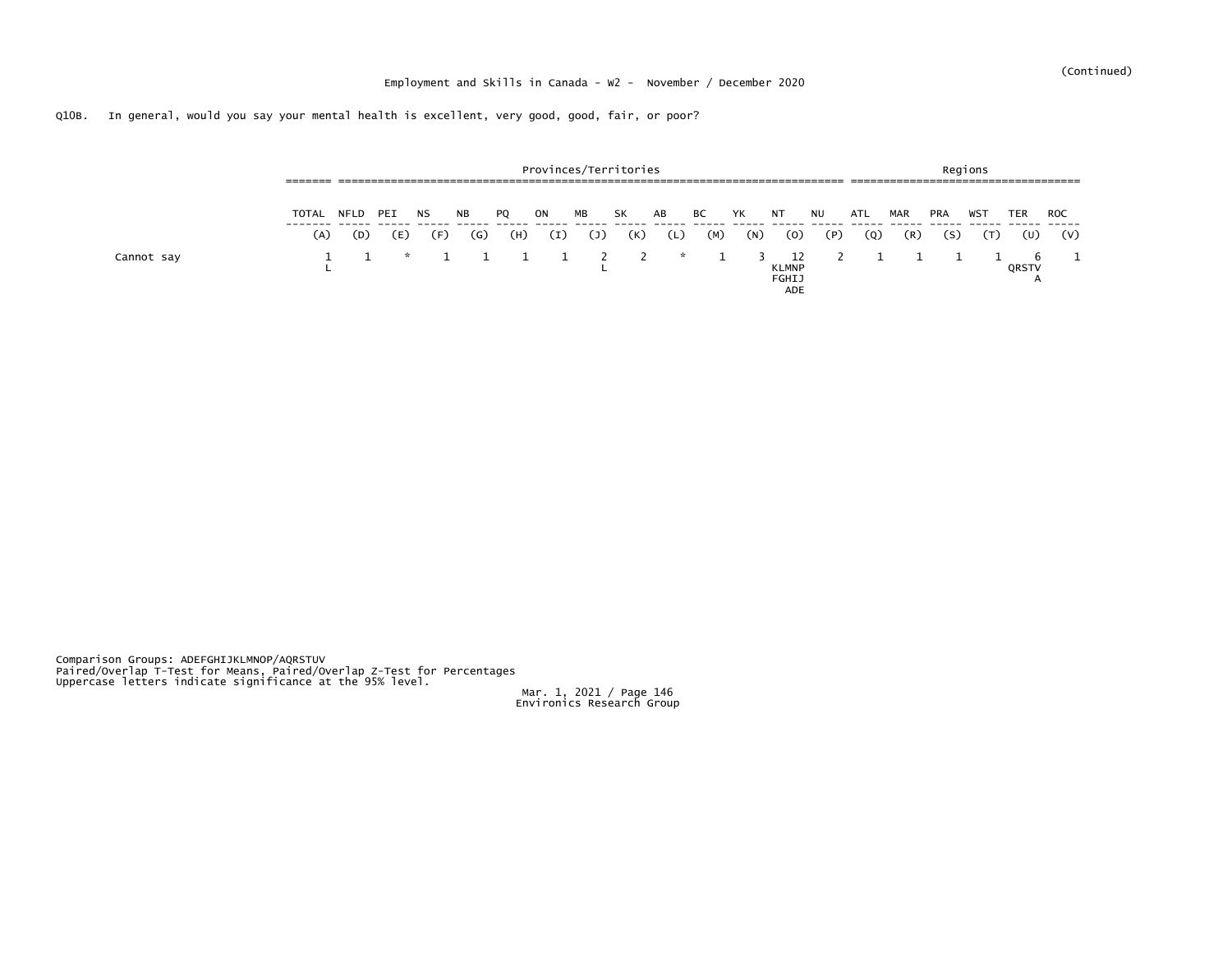|                  |                         |                   |              | Urban Area (CMA)                        |              |              | Urban/Rural  | Gender   |          |                                        |                           | Age                |                    |                     |                    |
|------------------|-------------------------|-------------------|--------------|-----------------------------------------|--------------|--------------|--------------|----------|----------|----------------------------------------|---------------------------|--------------------|--------------------|---------------------|--------------------|
|                  | =======<br><b>TOTAL</b> | Mt1               |              | Calgary/ Vanc<br>Toronto Edmonton ouver |              | Urban        | Rural        | Male     | Female   | $18 - 24$                              | $25 - 34$                 | $35 - 44$          | $45 - 54$          | $55+$               | $25 - 54$          |
|                  | (A)                     | (B)               | (C)          | (D)                                     | (E)          | (F)          | (G)          | (H)      | (I)      | $(\mathsf{J})$                         | (K)                       | (L)                | (M)                | (N)                 | (0)                |
| Total            | 5351                    | 523               | 713          | 318                                     | 332          | 3883         | 580          | 2601     | 2703     | 786                                    | 702                       | 919                | 913                | 2031                | 2533               |
| Unweighted Total | 5351                    | 414               | 397          | 311                                     | 267          | 3655         | 860          | 2522     | 2790     | 527                                    | 839                       | 1279               | 1200               | 1506                | 3318               |
| TOP 3 BOX        | 68<br><b>JKLOI</b>      | 77<br>ACD         | 69           | 63                                      | 72           | 69           | 66           | 73<br>AI | 63       | 56                                     | 61                        | 64<br>$\mathbf{J}$ |                    | 67 77<br>JK AJKLMO  | 64<br>$\mathbf{J}$ |
| TOP 2 BOX        | 38<br>KLOI              | 47<br><b>ACDE</b> | 37           | 37                                      | 36           | 38           | 36           | 45<br>AI | 31       | 35                                     | 31                        | 31                 | 35                 | 46<br><b>AJKLMO</b> | 32                 |
| Excellent        | 14<br>KLMOID            | 20<br><b>ADE</b>  | 16<br>D      | 9                                       | 11           | 14           | 14           | 18<br>AI | 10       | 14<br>LO                               | 10                        | 8                  | 10                 | 19<br><b>AKLMO</b>  | 10                 |
| Very good        | $24$<br>I               | 27                | 21           | 29                                      | 25           | 25           | 22           | 28<br>AI | 21       | 21                                     | 21                        | 23                 | 24                 | 27<br>AJKO          | 23                 |
| Good             | 30<br>JH                | 30                | 32           | 26                                      | 36<br>D      | 31           | 30           | 28       | 33<br>AH | 21                                     | 29                        | 33                 | $\frac{32}{1}$     | $\frac{31}{J}$      | $\frac{32}{J}$     |
| Fair             | 21<br><b>NHB</b>        | 16                | 23<br>B      | $27 \over B$                            | 18           | 21           | 25           | 18       | 24<br>AH | 23                                     | 24<br>N                   | $\frac{23}{N}$     | 24<br>N            | 18                  | $\frac{23}{AN}$    |
| Poor             | 10<br><b>NHFBC</b>      | 6                 | 6            | 10                                      | 8            | 9            | 8            | 8        | 11<br>AH | 17<br><b>ALMNO</b>                     | 14<br>AMNO                | $\frac{12}{\sf N}$ | 9<br>N             | 5                   | 12<br>AMN          |
| BOTTOM 2 BOX     | 31<br><b>NHFB</b>       | 23                | 30<br>B      | 36<br><b>BE</b>                         | 27           | 30           | 33           | 26       | 36<br>AH | 40<br>AMN                              | 38<br>AN                  | 35<br>AN           | 33<br>$\mathsf{N}$ | 23                  | $\frac{35}{4N}$    |
| Cannot say       | 1<br><b>MNFD</b>        | $\mathbf{1}$      | $\mathbf{1}$ | $\mathbf{x}$                            | $\mathbf{1}$ | $\mathbf{1}$ | $\mathbf{1}$ | 1        |          | $\boldsymbol{\Delta}$<br><b>AKLMNO</b> | $\mathbf{1}$<br>${\sf N}$ | $\mathbf{1}$       | $\star$            | $\mathcal{R}$       | 1                  |

Comparison Groups: ABCDE/AFG/AHI/AJKLMNO<br>Paired/Overlap T-Test for Means, Paired/Overlap Z-Test for Percentages<br>Uppercase letters indicate significance at the 95% level.

Mar. 1, 2021 / Page 147 Environics Research Group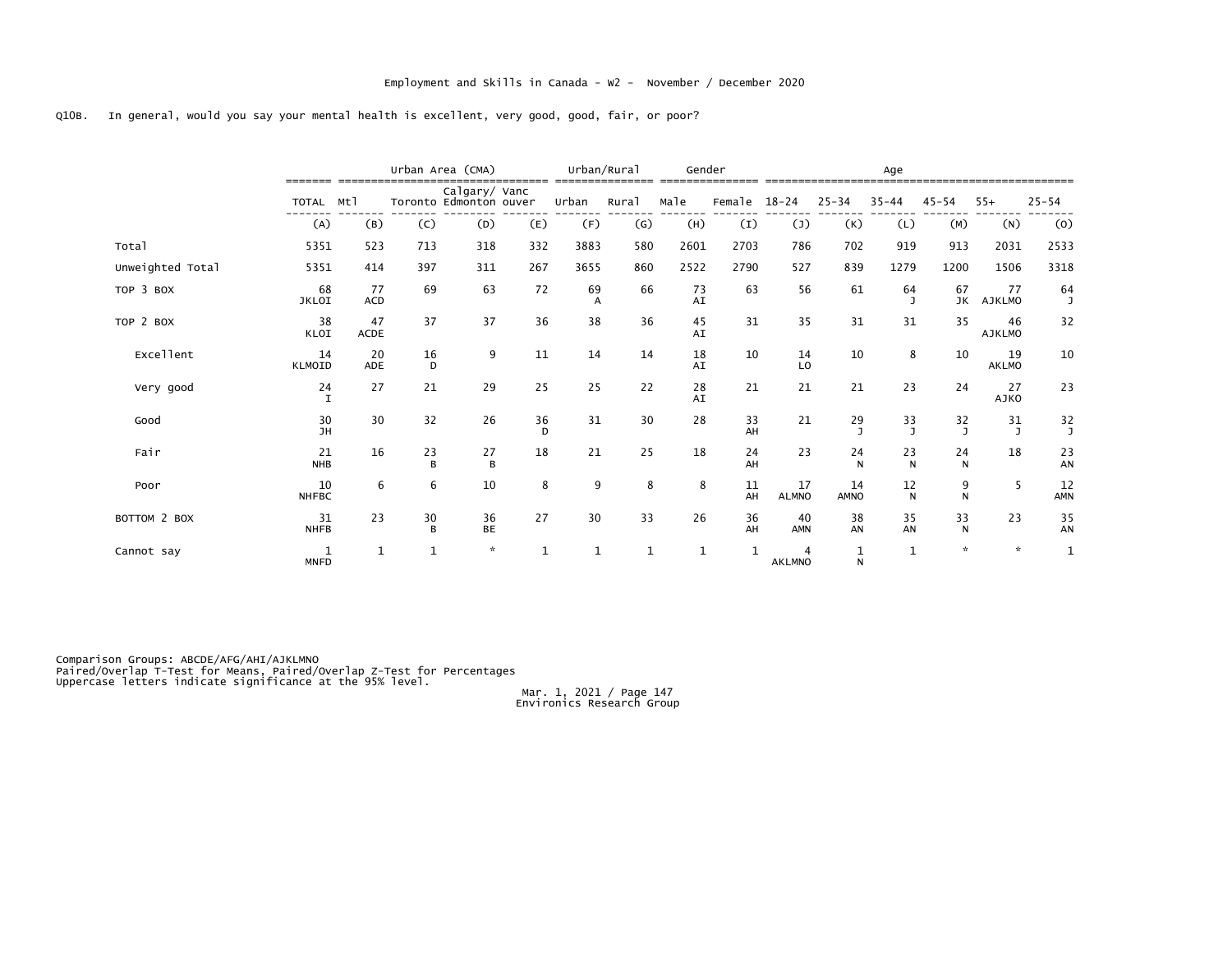|                  |                    |                      |                    |                        |                         | Labour Force Status                            |                        |                             |                                   |                   |                   | Work from home            |      |           |                  | Occupation                                                       |                                |
|------------------|--------------------|----------------------|--------------------|------------------------|-------------------------|------------------------------------------------|------------------------|-----------------------------|-----------------------------------|-------------------|-------------------|---------------------------|------|-----------|------------------|------------------------------------------------------------------|--------------------------------|
|                  | TOTAL              | Labour (FT/<br>force | Emp<br>PT/SE) Only | FT                     | PT <sup>1</sup><br>only | Empl. Empl. Self- Empl.<br>Only nent loyed red | empl. Perma Unemp Reti |                             |                                   | Stu<br>dent       | <b>WFH</b><br>new | <b>WFH</b><br>already WFH | Not  |           |                  | Trades,<br>Sales & Transport sional &<br>Office Service & Labour | Profes<br>Executive            |
|                  | (A)                | (B)                  | (C)                | (D)                    | (E)                     | (F)                                            | (G)                    | (H)                         | (I)                               | $(1)$             | (K)               | (L)                       | (M)  | (P)       | (Q)              | (R)                                                              | (S)                            |
| Total            | 5351               | 3300                 | 2973               | 2030                   | 593                     | 351                                            | 2539                   | 327                         | 1214                              | 238               | 1304              | 186                       | 1303 | 773       | 776              | 843                                                              | 1090                           |
| Unweighted Total | 5351               | 3727                 | 3399               | 2434                   | 595                     | 370                                            | 2912                   | 328                         | 865                               | 191               | 1500              | 192                       | 1532 | 821       | 729              | 725                                                              | 1431                           |
| TOP 3 BOX        | 68<br>HJ           | 68<br>HJ.            | 70                 | 72<br>ABEHJ BCEHJ<br>A | 64<br>HJ                | 68                                             | 71<br>HJ ABEHJ         | 51                          | 79<br><b>EFGHJ</b><br><b>ABCD</b> | 52                | 71                | 80<br>AM                  | 69   | 76<br>AQ  | 64               | 71                                                               | 73<br>AQ                       |
| TOP 2 BOX        | 38<br>HJ           | 38<br>HJ             | 40<br><b>ABHJ</b>  | 40<br>HJ               | 37<br>H                 | 44<br>HJ.                                      | 40<br><b>BHJ</b>       | 24                          | 45<br>ABEHJ                       | 27                | 41<br>A           | 54<br><b>AKM</b>          | 38   | 38        | 40               | 38                                                               | 44<br>А                        |
| Excellent        | 14<br>H            | 13                   | 14                 | 14                     | 12                      | 15                                             | 14                     | 9                           | 18<br><b>BCEHJ</b>                | 10                | 16                | 18                        | 12   | 14        | 11               | 15                                                               | $^{17}_{\rm{AQ}}$              |
| Very good        | 24<br>H            | 25<br>HJ             | 26<br><b>ABHJ</b>  | 26<br>нj               | $^{26}$ H               | 29<br>HJ                                       | 26<br>AHJ              | 15                          | 27<br><b>HJ</b>                   | 17                | 25                | 36<br>AK                  | 26   | 25        | 29<br>A          | 23                                                               | $^{28}_{\hbox{\scriptsize A}}$ |
| Good             | 30<br>$\circ$      | 30<br>E              | 31                 | 33<br>F ABCEF          | 27                      | 24                                             | 31<br><b>BF</b>        | 27                          | 34<br>F                           | 25                | 30                | 25                        | 31   | 37<br>AQS | 24               | 33<br>Q                                                          | 29                             |
| Fair             | 21<br>LD           | 21<br>D              | 21<br>D            | 19                     | 23                      | 26<br>DI                                       | 21<br>D                | 24                          | 18                                | 25                | 21                | 12                        | 21   | 18        | 23               | 20                                                               | 19                             |
| Poor             | 10<br>SKCDFGI<br>P | 10<br>CDFGI          | 9<br>GI            | 8                      | 12<br>I CDFGI           | 6                                              | 8                      | 22<br>I DEFGI<br><b>ABC</b> | ٦                                 | 19<br>CDFGI<br>AB | $\overline{7}$    | 9                         | 10   | 6         | 12<br><b>PS</b>  | 9                                                                | $\overline{7}$                 |
| BOTTOM 2 BOX     | 31<br>PSLCDGI      | 31<br>CDGI           | 29<br>DI           | 27<br>$\mathbf{I}$     | 35<br>CDGI              | 32<br>$\mathbf{I}$                             | 28                     | 46<br>I DEFGI<br><b>ABC</b> | 21                                | 44<br>CDFGI<br>AB | 29                | 20                        | 31   | 24        | 36<br><b>PRS</b> | 28                                                               | 26                             |

Comparison Groups: ABCDEFGHIJ/AKLM/APQRS<br>Paired/Overlap T-Test for Means, Paired/Overlap Z-Test for Percentages<br>Uppercase letters indicate significance at the 95% level.

Mar. 1, 2021 / Page 148 Environics Research Group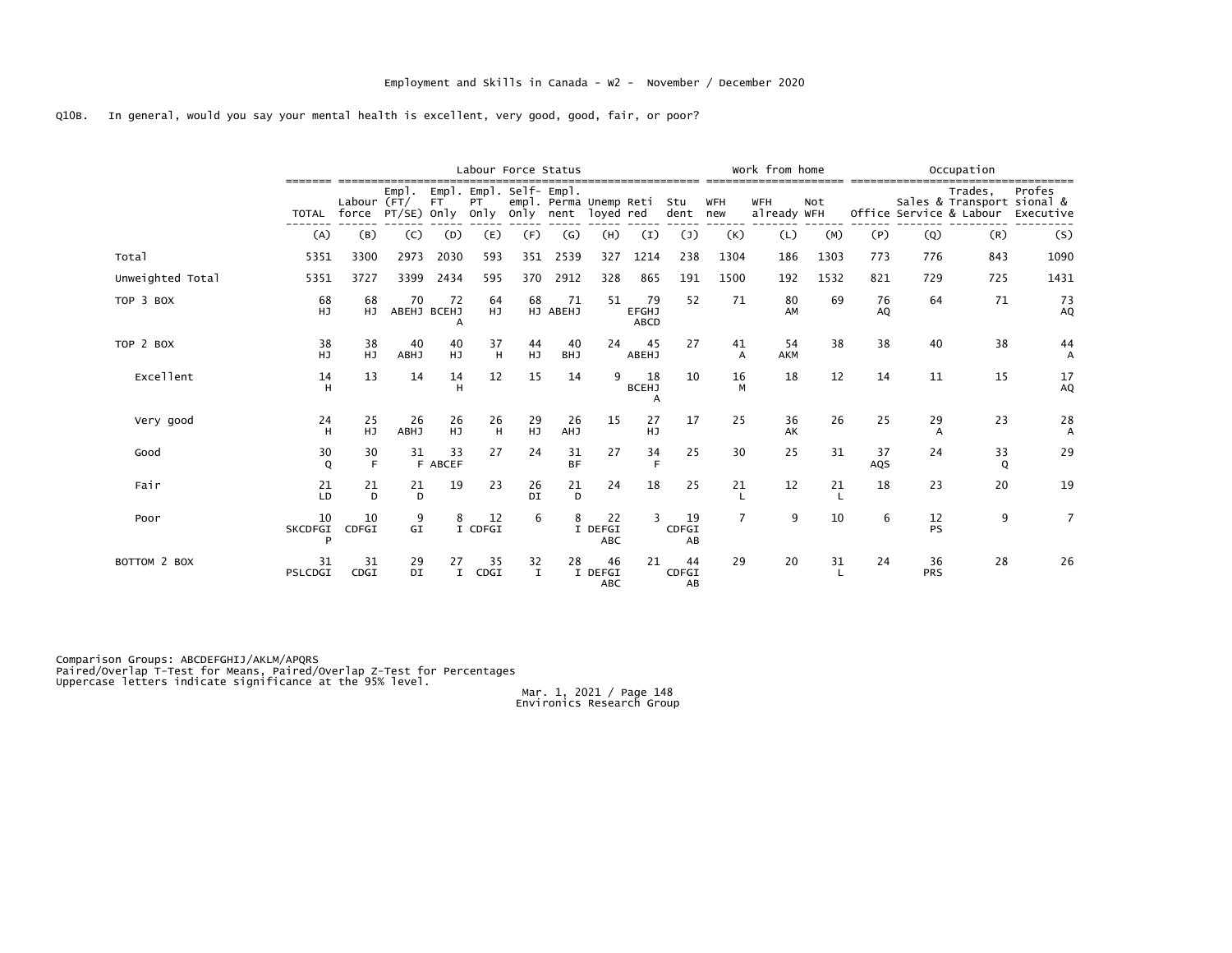|            |                      |     |     |     |     |     | Labour Force Status |                     |     |                   |     | Work from home |     |                                        |     | Occupation    |                                                                                                                                                                                                                                      |
|------------|----------------------|-----|-----|-----|-----|-----|---------------------|---------------------|-----|-------------------|-----|----------------|-----|----------------------------------------|-----|---------------|--------------------------------------------------------------------------------------------------------------------------------------------------------------------------------------------------------------------------------------|
|            | TOTAL                |     |     |     |     |     |                     |                     |     |                   |     |                |     |                                        |     |               | Empl. Empl. Self- Empl. Self- Forme Unempletial Studen WFH WATH Mot Sales & Trades, Profes<br>Labour (FT/ FT PT empl. Perma Unempletial Studen WFH Not Sales & Transport sional &<br>force PT/SE) Only Only Only nent loyed red dent |
|            | (A)                  | (B) | (C) | (D) | (E) | (F) | (G)                 | (H)                 | (I) | $(\mathsf{J})$    | (K) | (L)            | (M) | (P)                                    | (Q) | (R)           | (S)                                                                                                                                                                                                                                  |
| Cannot say | KMCDFGI<br><b>RS</b> | CG  |     |     |     |     | $\star$ $\star$ 3   | DEFGI<br><b>ABC</b> |     | $\sim$ 4<br>DEFGI | M   |                |     | アンディア こうしゃ かんしょう かんしょう かんしょう かんしゃ かんしゃ |     | $\mathcal{R}$ |                                                                                                                                                                                                                                      |

Comparison Groups: ABCDEFGHIJ/AKLM/APQRS<br>Paired/Overlap T-Test for Means, Paired/Overlap Z-Test for Percentages<br>Uppercase letters indicate significance at the 95% level.

Mar. 1, 2021 / Page 149 Environics Research Group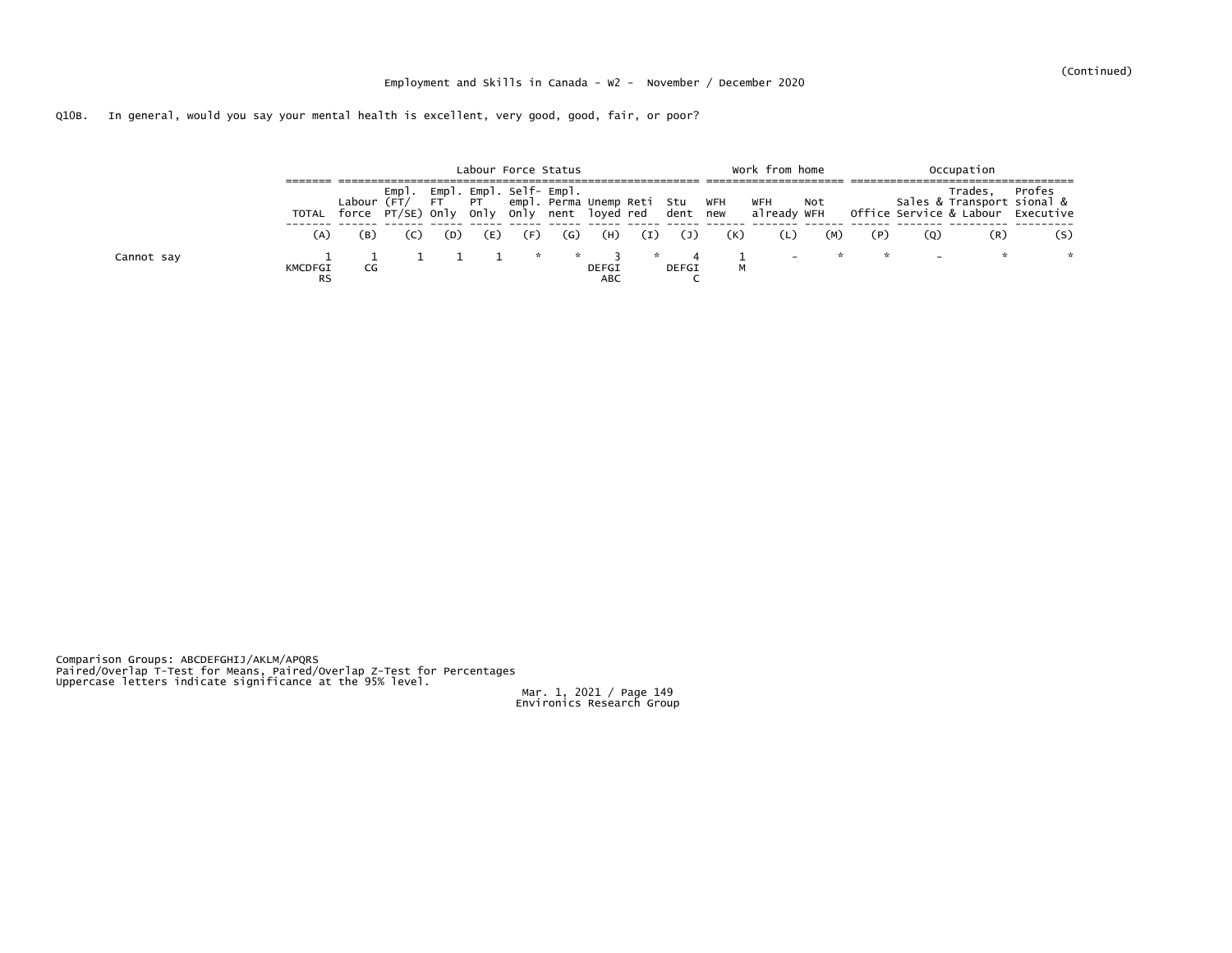|                  |                    | Education |             |          |                          |                   |            |            | Immigration                    | -------------- |                 | Language  | __________ | Pandemic<br>Impact |                     | Children at home      |                                                                     |                   |                    |  |  |
|------------------|--------------------|-----------|-------------|----------|--------------------------|-------------------|------------|------------|--------------------------------|----------------|-----------------|-----------|------------|--------------------|---------------------|-----------------------|---------------------------------------------------------------------|-------------------|--------------------|--|--|
|                  | TOTAL Less         | HS/       | Trades only |          | Coll. Univer 1st<br>sity | gen               | 2nd<br>gen | 3rd<br>gen | Recent Immig.<br>immi<br>grant | allo<br>phone  | Eng             | Fre       | Other cted | Affe               | Not<br>affe<br>cted | At<br>once<br>$0 - 4$ | At<br>least least least<br>once<br>child child child No<br>$5 - 18$ | At<br>once        | 19-24 Children     |  |  |
|                  | (A)                | (B)       | (C)         | (D)      | (E)                      | (F)               | (G)        | (H)        | $\left(1\right)$               | $(\mathsf{J})$ | (K)             | (L)       | (M)        | (N)                | (0)                 | (P)                   | (Q)                                                                 | (R)               | (S)                |  |  |
| Total            | 5351               | 2288      | 526         | 1061     | 1415                     | 913               | 1142       | 3227       | 226                            | 135            | 3925            | 1146      | 223        | 3937               | 1318                | 506                   | 1062                                                                | 542               | 3240               |  |  |
| Unweighted Total | 5351               | 1380      | 441         | 1705     | 1763                     | 802               | 944        | 3534       | 259                            | 113            | 4167            | 881       | 251        | 4065               | 1204                | 699                   | 1302                                                                | 457               | 2893               |  |  |
| TOP 3 BOX        | 68<br><b>rNKB</b>  | 65        | 72<br>aB    | 68       | 71<br>AB                 | 71                | 67         | 67         | 70                             | 71             | 66              | 76<br>AKM | 65         | 66                 | 76<br>AN            | 70<br>$\mathsf{r}$    | 66                                                                  | 62                | 69<br>$\mathsf{r}$ |  |  |
| TOP 2 BOX        | 38<br>QNKd         | 38        | 40          | 35       | 39                       | 41<br>g           | 35         | 38         | 40                             | 38             | 35              | 46<br>AKM | 36         | 35                 | 47<br>AN            | 41<br>Qr              | 33                                                                  | 33                | 39<br>AQr          |  |  |
| Excellent        | 14<br>QRNK         | 14        | 12          | 12       | 15<br>d                  | 15                | 12         | 14         | 14                             | 17             | 12              | 17<br>AK  | 16         | 12                 | 19<br>AN            | 14<br>$\mathsf{R}$    | 11                                                                  | 8                 | 16<br><b>AQR</b>   |  |  |
| Very good        | 24<br>nk           | 24        | 28          | 23       | 24                       | 25                | 23         | 24         | 26                             | 21             | 23              | 29<br>AKM | 20         | 23                 | 28<br>AN            | 27                    | 23                                                                  | 26                | 24                 |  |  |
| Good             | 30<br><sub>R</sub> | 27        | 32          | 33<br>aB | 32<br>aB                 | 30                | 32         | 29         | 30                             | 33             | 30              | 30        | 30         | 31                 | 28                  | 29                    | 33                                                                  | 29                | 30                 |  |  |
| Fair             | 21<br><b>OL</b>    | 22        | 22          | 21       | 21                       | 22                | 22         | 21         | 20                             | 29             | 23<br><b>AL</b> | 17        | 24         | 23<br>AO           | 17                  | 19                    | 23                                                                  | 22                | 21                 |  |  |
| Poor             | 10<br>SOLFJCE      | 12<br>ACE | 6           | 10<br>CE | 7                        | 6<br>$\mathbf{J}$ | 10<br>FJ   | 11<br>aFJ  | 8<br>$\overline{J}$            | ☆              | 11<br>AL        | 6         | 8          | 11<br>AO           |                     | 8                     | 10                                                                  | 15<br><b>APQS</b> | 9                  |  |  |
| BOTTOM 2 BOX     | 31<br>SOLE         | 34<br>ACE | 27          | 32<br>e  | 28                       | 28                | 32         | 32         | 28                             | 29             | 34<br><b>AL</b> | 23        | 32         | 33<br>AO           | 24                  | 28                    | 33<br>p                                                             | 37<br><b>APS</b>  | 30                 |  |  |
| Cannot say       | QNOKHCD            | d         |             | 大        | d                        |                   |            |            | $\overline{2}$                 |                |                 | 1         | aĸ1        | O                  | ÷.                  | 3<br><b>AQRS</b>      | $\mathbf{x}$                                                        | 1                 | 1<br>Q             |  |  |

Comparison Groups: ABCDE/AFGHIJ/AKLM/ANO/APQRS<br>Paired/Overlap T-Test for Means, Paired/Overlap Z-Test for Percentages<br>Uppercase letters indicate significance at the 95% level.<br>Lowercase letters indicate significance at the

Mar. 1, 2021 / Page 150<br>Environics Research Group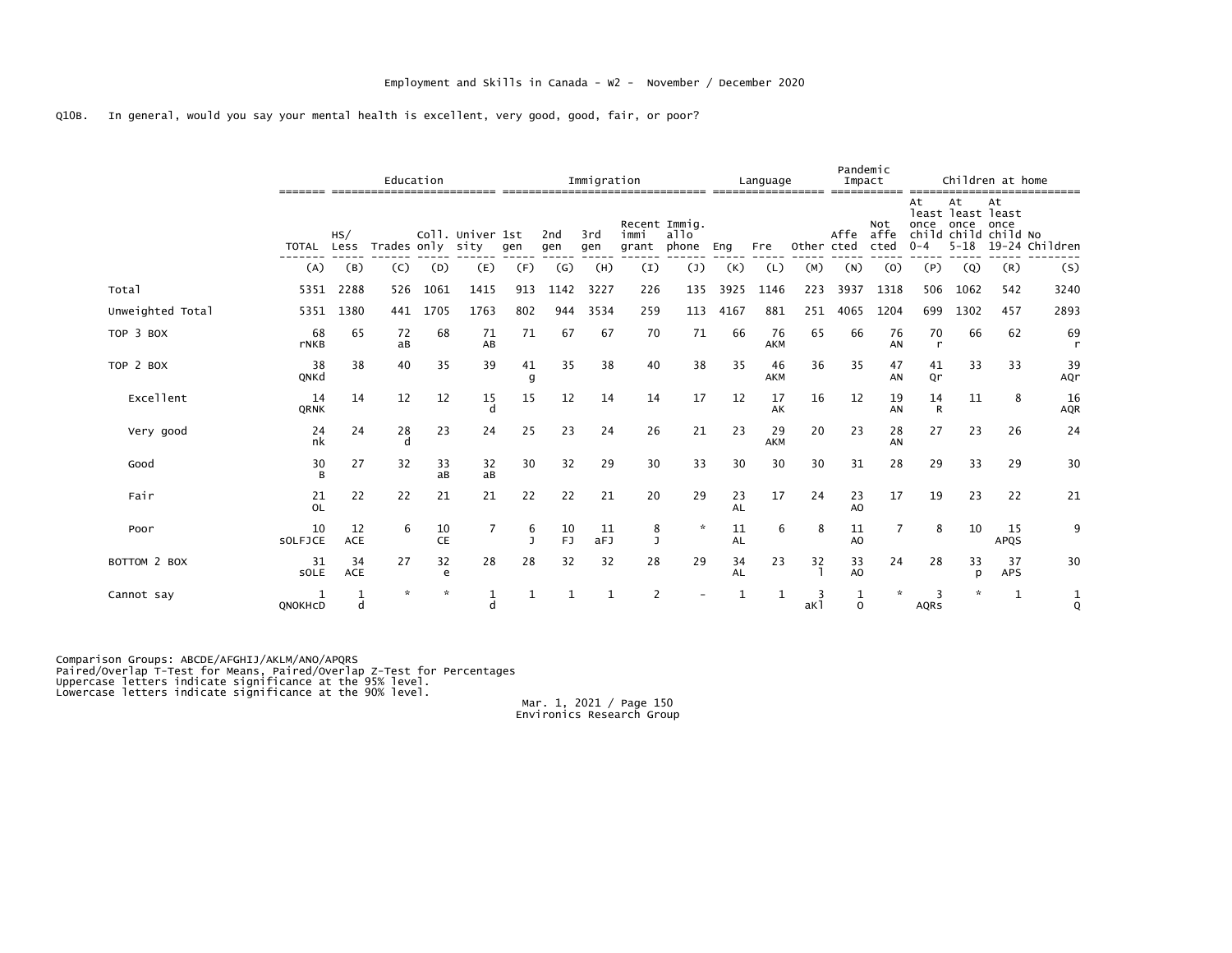|                  |                                |                        |         |                         | Race               |                                                                              |         |                  |          | Indigenous     |                 |                 |                   | Income                      |                    | Income<br>Adequacy |                 | Job<br>Security   |             | Labour Union       |          |           |                   |
|------------------|--------------------------------|------------------------|---------|-------------------------|--------------------|------------------------------------------------------------------------------|---------|------------------|----------|----------------|-----------------|-----------------|-------------------|-----------------------------|--------------------|--------------------|-----------------|-------------------|-------------|--------------------|----------|-----------|-------------------|
|                  |                                | TOTAL White Asian nese |         | South Chi               |                    | Other<br>visib. Racia Indig Indig Natio<br>Black minor. lized enous enous ns |         | $Non-$           |          | First          |                 | Métis Inuit Low |                   | Lower<br>middle Middle High |                    |                    | Eno<br>ugh      | Not<br>eno<br>ugh | Worr<br>ied | Not<br>worr<br>ied | Yes      | <b>NO</b> | Can<br>not<br>Say |
|                  | (A)                            | (B)                    | (C)     | (D)                     | (E)                | (F)                                                                          | (G)     | (H)              | (I)      | $(\mathsf{J})$ | (K)             | (L)             | (M)               | (N)                         | (0)                | (P)                | (Q)             | (R)               | (S)         | (T)                | (U)      | (V)       | (W)               |
| Total            | 5351                           | 3954                   | 192     | 270                     | 162                | 432                                                                          | 1118    | 4984             | 280      | 149            | 93              | 14              | 1209              | 1397                        | 1304               | 998                | 3638            | 1482              | 2392        | 2726               | 808      | 2100      | 65                |
| Unweighted Total | 5351                           | 3565                   | 139     | 197                     | 118                | 405                                                                          | 921     | 4410             | 865      | 439            | 256             | 113             | 979               | 1212                        | 1397               | 1308               | 3664            | 1469              | 2519        | 2638               | 1033     | 2295      | 71                |
| TOP 3 BOX        | 68<br>RM <sub>1</sub> JD       | 69<br>ADq              | 71<br>D | 56                      | 69<br>d            | 66<br>d                                                                      | 65<br>D | 69<br>AiJ        | 61       | 56             | 68              | 74              | 56                | 70<br>M                     | 71<br>AM           | 79<br>AMNO         | 76<br><b>AR</b> | 50                | 62          | 75<br>AS           | 76<br>AV | 68        | 66                |
| TOP 2 BOX        | 38<br><b>SRMD</b>              | 38<br>D                | 43<br>D | 23                      | 46<br>Dq           | 37<br>D                                                                      | 36<br>D | 38               | 39       | 40             | 37              | 62<br>ahik      | 30                | 38<br>M                     | 41<br>AM           | 47<br><b>AMNO</b>  | 44<br><b>AR</b> | 23                | 31          | 45<br>AS           | 43<br>AV | 38        | 48                |
| Excellent        | 14<br><b>VSRD</b>              | 14<br>D.               | 17<br>D |                         | 17<br>$\mathsf{d}$ | 13<br>$\mathsf{d}$                                                           | 13<br>D | 13               | 19<br>ah | 16             | 20              | 46<br>AHIJK     | 13                | 13                          | 15                 | 17<br><b>AMN</b>   | 17<br><b>AR</b> |                   | 10          | 17<br>AS           | 16<br>av | 12        | 25<br>av          |
| Very good        | 24<br>SRMD                     | 24<br>D.               | 27<br>h | 16                      | 29<br>D            | 24<br>d                                                                      | 24<br>D | 24<br>$\Delta$   | 20       | 23             | 17              | 16              | 18                | 25<br>M                     | 26<br>M            | 29<br>AMn          | 27<br><b>AR</b> | 17                | 20          | 28<br>AS           | 27       | 26<br>a   | 23                |
| Good             | 30<br><b>RMIJ</b>              | 31<br>e                | 28      | 33<br>$\epsilon$        | 22                 | 28                                                                           | 29      | 31<br><b>AIJ</b> | 22<br>i  | 16             | $\frac{31}{1J}$ | 12              | 26                | 33<br>M                     | 30<br>$\mathsf{m}$ | 32<br>M            | 32<br><b>AR</b> | 27                | 31          | 30                 | 32<br>W  | 30        | 17                |
| Fair             | 21<br><b>UTQP</b>              | 21                     | 21      | 29<br>ABefG             | 20                 | 21                                                                           | 22      | 21               | 20       | 23             | 15              | 19              | 28<br><b>ANOP</b> | 20                          | 21<br>D            | 17                 | 18              | 30<br><b>AQ</b>   | 25<br>AT    | 17                 | 17       | 22        | 27                |
| Poor             | 10<br>QOPHB<br>uwT             | 9                      | 8       | 14                      | 12                 | 9                                                                            | 11      | 9                | 16<br>AH | 19<br>AH       | 15              |                 | 16<br><b>ANOP</b> | 10<br>P                     | Þ                  | 4                  | 6               | 20<br>AQ          | 12<br>AT    |                    | W        | 9<br>W    |                   |
| BOTTOM 2 BOX     | 31<br><b>TQOPH</b><br><b>U</b> | 30                     | 29      | 43<br><b>BCeFG</b><br>A | 31                 | 30                                                                           | 33      | 31               | 36       | 42<br>AHi      | 30              | 26              | 43<br><b>ANOP</b> | 29<br>P                     | 28<br>P            | 21                 | 24              | 49<br>AQ          | 38<br>AT    | 24                 | 24       | 31        | 27                |

Comparison Groups: ABCDEFG/AHIJKL/AMNOP/AQR/AST/AUVW<br>Paired/Overlap T-Test for Means, Paired/Overlap Z-Test for Percentages<br>Uppercase letters indicate significance at the 95% level.<br>Lowercase letters indicate significance

Mar. 1, 2021 / Page 151<br>Environics Research Group